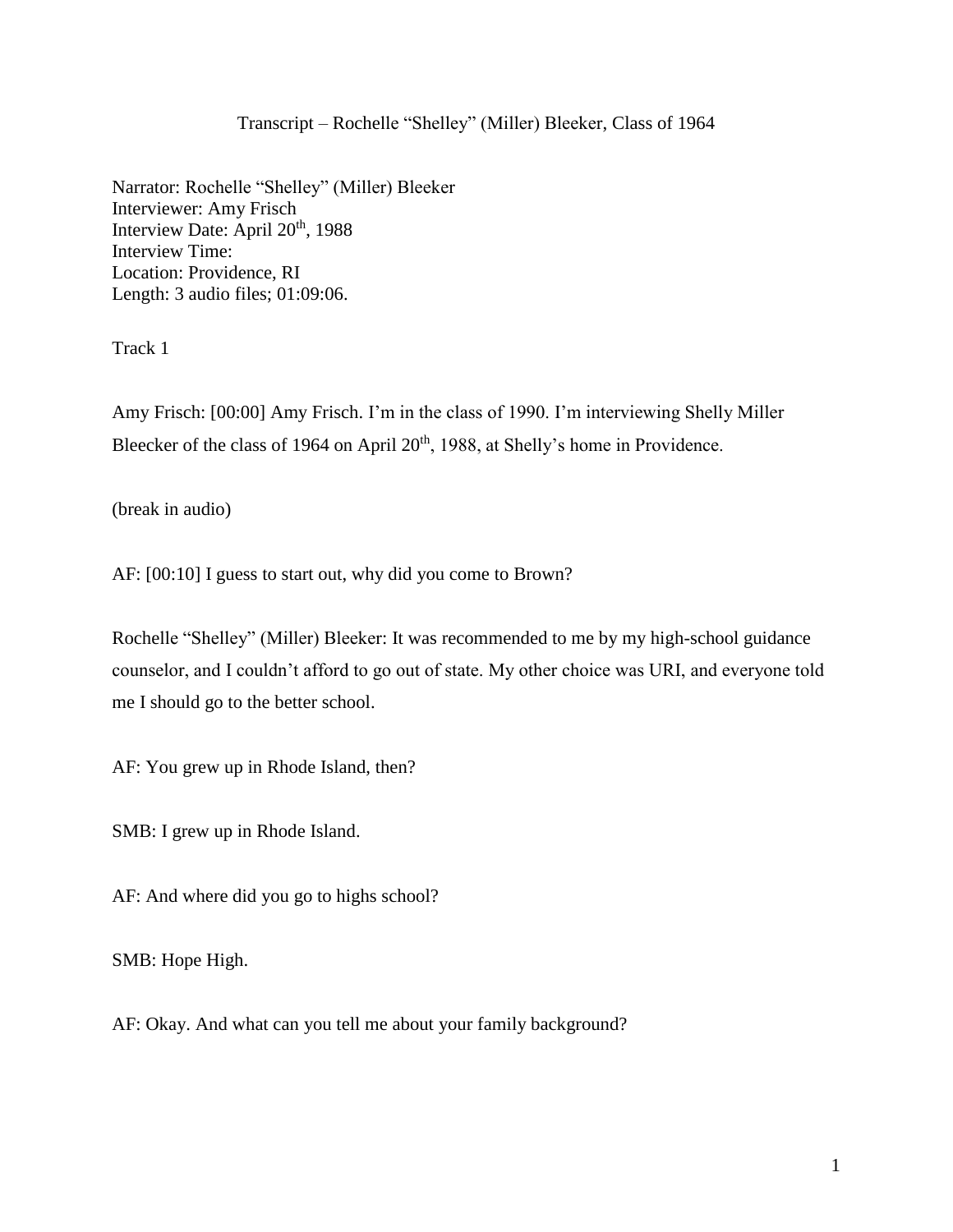SMB: Well, my mom and dad also grew up here, born here and neither one of them got out of high school. I really don't even think my mom began high school. My dad did go to Classical High School for a while, because he mentions playing football. But they both left to work. And so, they had absolutely no ability to help me through the college process, except to encourage me to get good grades, because of course I would go. [01:00:00] And I did.

AF: And so, were they working class?

SMB: Mm-hmm, working class. My dad, shortly after they were married, I think bought a delicatessen in South Providence that he had been working in. I think he managed to buy it, and it did real well through when I was very, very young. And then, urban development intervened to make South Providence whatever they were trying to make it. Anyway, what they did was closed down a section of that area, basically Prairie Avenue, which was the way to get down to Willett Avenue, and my father's store. And he lost the business. It went into bankruptcy. Almost everybody's business went into bankruptcy up and down that street. We lost our home eventually. By then I was living in Cranston for a while, and then back to Providence when we lost our home. [02:00] So I ended up back in Providence, where I really had started school. My dad had a heart attack in my senior year of high school, which was a reason, also, that I wasn't going to get out of town. And he ended up working for other people for the rest of his life mostly – he's still alive – for the rest of his working life. First foods, and then other things. He made a living.

AF: Okay. And were there any difficulties about going to college because of your gender? You were saying that they were supportive but –

SMB: Not in my family. Not in my family. No, that's interesting, because I'm Jewish and, actually, I was brought up Orthodox so even the religious background would not have supported a woman going to college, but not my family. My grandmother always gave me a little extra when my report cards were good, [laughs] so it never occurred to me that –

AF: So was it always assumed that you would go to college?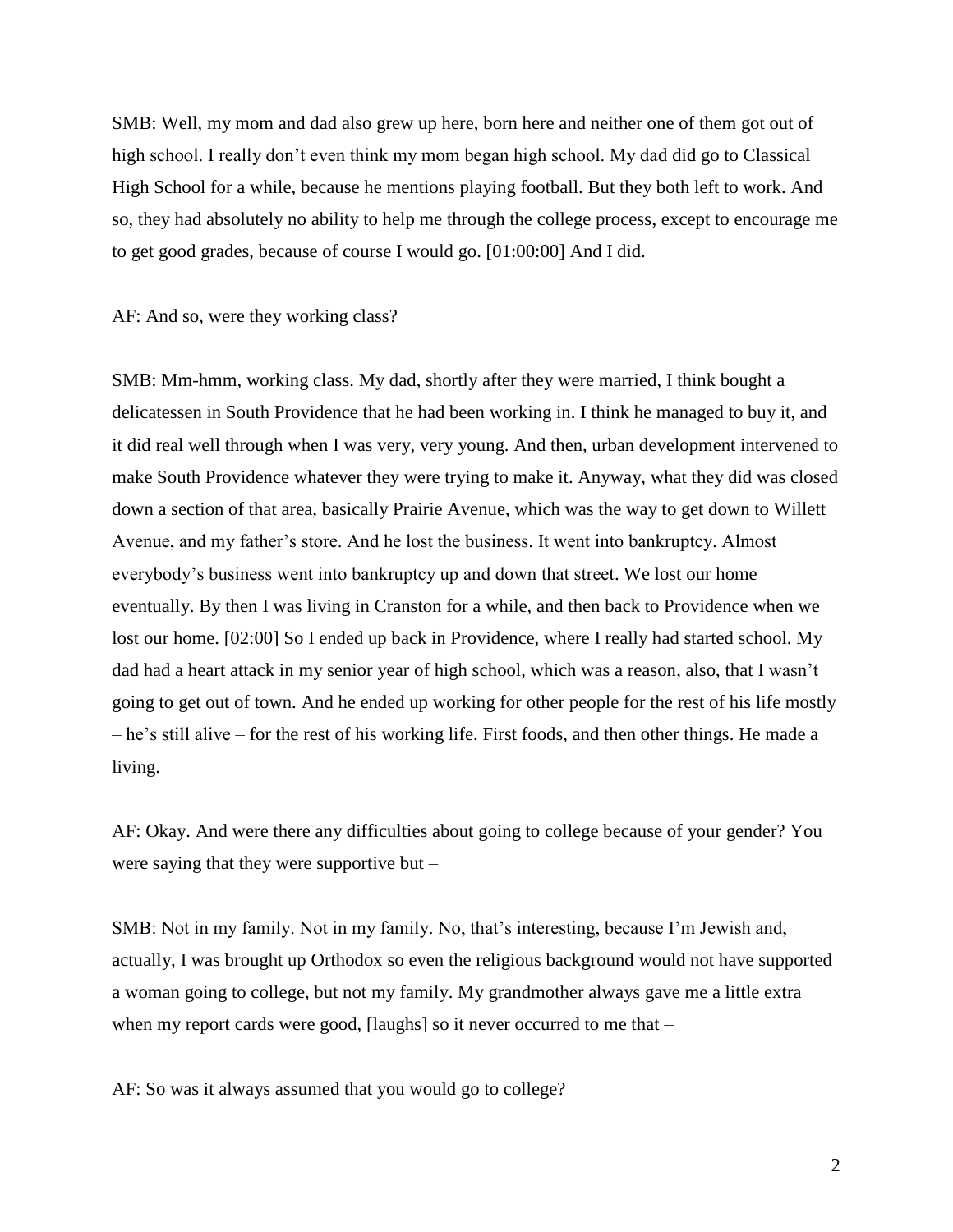SMB: It was always assumed. [03:00] Always.

AF: Okay. And what did they expect? What kind of an education did they expect you to get? Were there expectations, or...?

SMB: Interestingly, I mean, I don't know if they knew the difference between liberal arts and something else. But they expected me to go to a four-year college, and they never talked about my training for a profession. So I guess college was, like, the Oscar. I mean, if you could get there you could do anything, was pretty much their attitude.

AF: What do you remember about your freshman year and your first day at Pembroke?

SMB: Oh, God. I remember that we sat in a circle as West House, which, of course, became my dorm. And, by the way, in case we don't mention it later, I can't bear that there's no commuters' dorm. [laughter] Because at West House, I made a lot of good friends. And we sat in a circle introducing ourselves, and I remember thinking for a moment about what my best friends [04:00] at high school had done with my name – Rochelle: "Rocky Rochelle," a bunch of stuff like that. And I said, God, I don't want to go through that again. And so, I introduced myself as Shelley, and that was the first time anyone ever, ever called me Shelley. And that sort of stuck with most of the people who knew me back then.

I remember the women. We made friends so fast, and I find that really interesting, given that I now work in a high school and I see how difficult it is for teenagers to make friends. Maybe it was because we were all going through this incredible experience, you know? We had the handbook with pictures on one hand, [laughter] and everybody's feeling – We had to bring clothing. Well, I guess it's like moving into a dorm, but we were moving in very impermanently.

AF: This was – West House – was this a commuters' dorm?

SMB: West House. We got three days a week if we wanted. But a lot of people didn't want, so we would trade. And some of us stayed [laughter] more than three days. And I lived really so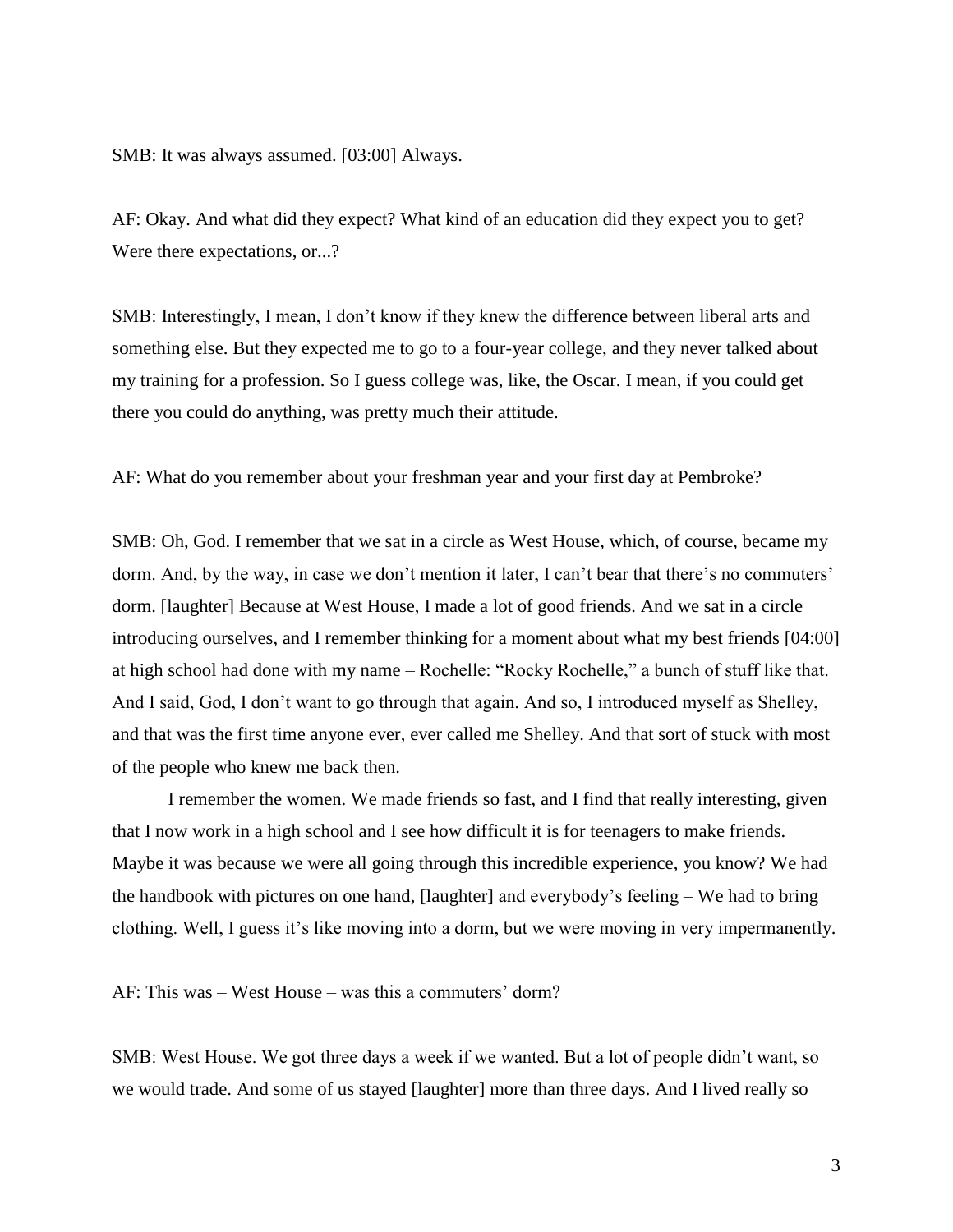close – I lived right off of Lloyd Avenue with my folks – [05:00] that I could go back and forth. Anyway, I remember talking about what parties we were going to, and taking the tests. Do you still do that?

AF: Placement tests?

SMB: I don't know what they are. I mean, I don't, because nobody ever said I couldn't take this course or that course. What I'm told they were, were a prediction of how you would do. I mean, I had a feeling it was much more research-oriented. And I remember things like the multiphasic (inaudible). I can't even remember it anymore. It's all we talked about in (inaudible). Some psychological test that –

AF: No, we don't have those anymore.

SMB: – I could use in my profession. But I have such bad memories of it. I can't remember the name of it, but anyway, "Do you love your mother or a rock?" You know questions like that. [laughter] I remember it being very difficult to party, to meet new people, and then to sit for hours on end doing these [06:00] tests.

AF: In the commuters' dorm, then, did you have a roommate or any kind of a relationship like that?

SMB: I don't know how that  $-I$  can't remember how that worked. I mean, we were so happy to have a bed – we were called townies – that whoever slept in those rooms we slept with them. It wasn't anything permanent. You never knew who was going to take three days, when.

AF: Okay. And was there any kind of initiation as a freshman?

SMB: I don't remember that. I mean, guys wore beanies. I don't remember us doing anything ritually.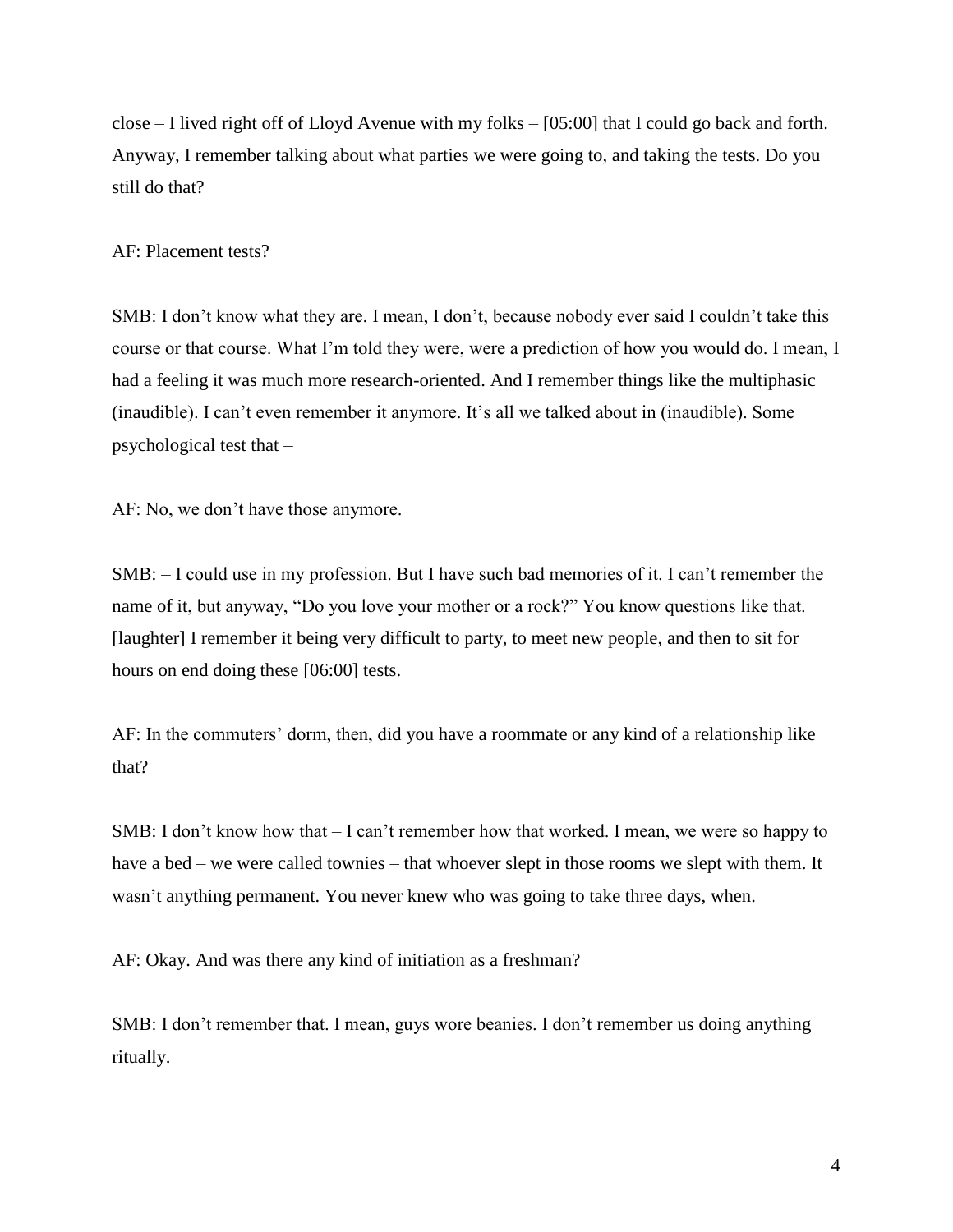AF: Okay. Or did you have a senior sister then?

SMB: I saw that question. No, no. If I did, she never met me, because I don't remember her. [laughter]

AF: What was the relationship between the townies and the residential students?

SMB: Well, there wasn't a lot of interaction. I mean, unless you were in a small enough class with somebody to get to know them, there just wasn't a lot of interaction. [07:00] Until I met a gal who was, actually, a year ahead of me at Pembroke. She lived in the dorm across from the Pembroke Library, across from Andrews, in the big quad there – the women's quad, as I call it. And [Hillary?] and I are still friends now. And there were two other women, both commuters. And somehow Hillary – maybe because she'd been an army brat, so to speak, although I think it was the navy, and she moved a lot – she understood us. We were moving a lot, even out of West House, and sometimes staying in friends' dorms. And somehow three of us who were townies and Hillary, who has family here – she didn't have family in many places, but she has some aunts and uncles here – we became best friends, the four of us, straight through to our weddings.

AF: So you were in West House all four years? That was the only commuter dorm, or...?

SMB: No. Okay, let me see if I can get this straight. First – I wrote it down, but somehow my writing is little. [08:00] During my junior year, early in junior year somewhere after Homecoming Weekend, I really, really wanted to get on campus. I really, really was feeling that there was a whole lot I was missing, and that I hadn't done any separation from my folks. And I had taken some time away – a long long weekend away, and missed history class. And I don't know why  $-$  I have no memory except maybe she sat in a lecture hall with me  $-$  a gal younger than me, graduated a year later, Barbara Garbus – that's her married name, married someone in my class, Dave Garbus...I went to her, because I must have known her from this big lecture hall. Professor Hedges history class was, like, 400. Everybody had to take American History. And I went and asked her if I could borrow her notes, and she wanted me to sit and talk. And that was interesting, because I never [09:00] dropped into the dorms ever, except my friend Hillary. I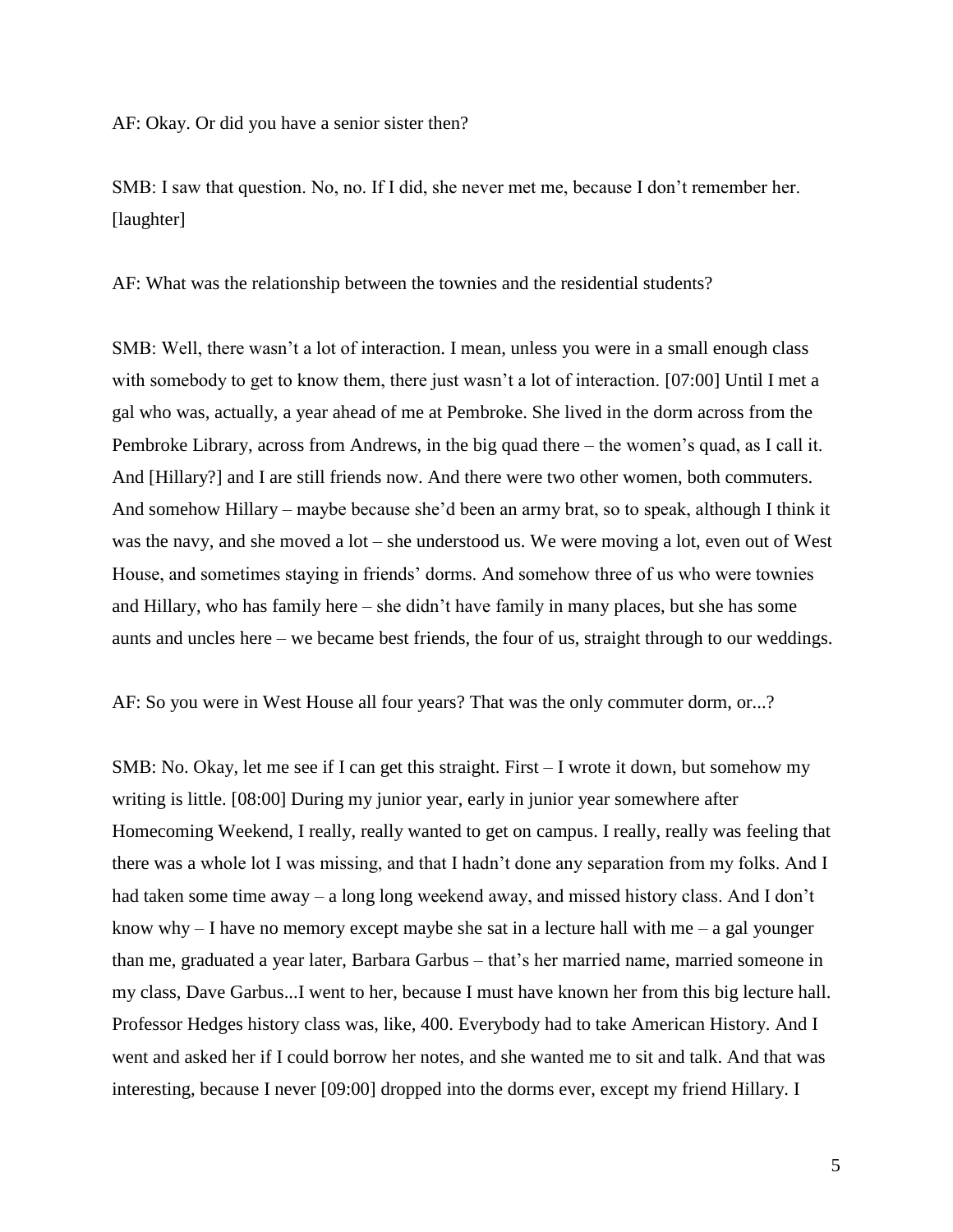mean, you never knew when somebody was studying or whatever. It seemed like a different thing to me. But she gave me the notes. We talked. And I guess I might have talked about not having been in the dorm, and how nice it was. They were nice. They were quite nice. [laughs] They were luxurious to me.

AF: Were these like Miller and – Do you remember?

SMB: This was Andrews Hall. Anyway, Barbara's roommate had just left school for a really interesting reason. You're probably going to – I'm sure if you're doing these interviews you've got a lot of laughs ahead of you. [laughter] Barbara's roommate had signed out. I don't know what she put down. I expect a relative. That's where people in the dorms signed out to, to visit a relative or whatever. What she really did was go across the Pawtucket line 10 minutes away and a have a party. She didn't have it. She attended a party at a motel. [10:00] And she was asked to leave school. And Barbara was real, real lonely. And she said, "Why don't you room with me? Try to get into a dorm." And I went to Gretchen Tonks – Dean Tonks – and spoke to her. And apparently she had been a commuter when she went to college, and she had a lot of sympathy, you know, for my need to separate. And so, I ended up spending the rest of that year in the dorm with her. I got a loan. Dean Tonks helped me to apply for a loan.

I went back home my senior year, and I'm not quite sure about all of it, whether I didn't want to take on more money. I think Barbara's roommate was coming back, and I didn't want to push that issue. (inaudible) loved her roommate. Didn't want to push that. I also think I realized I had the best of the both worlds: my mother cooking for me. [laughter] All the guys I knew wanted to come home and be with my mother and I, [11:00] and eat food. I had no curfew. I had use of the car when I was home. I now had a really large group of friends on campus, easy to see. So I went back home. It was quieter, too. I was a very serious student at that time, [laughter] and I couldn't get anything done. There was always somebody screaming, "Let's do something."

AF: You were talking about how Dean Tonks was so sympathetic. What were the women faculty like? Did you consider them strong role models, or –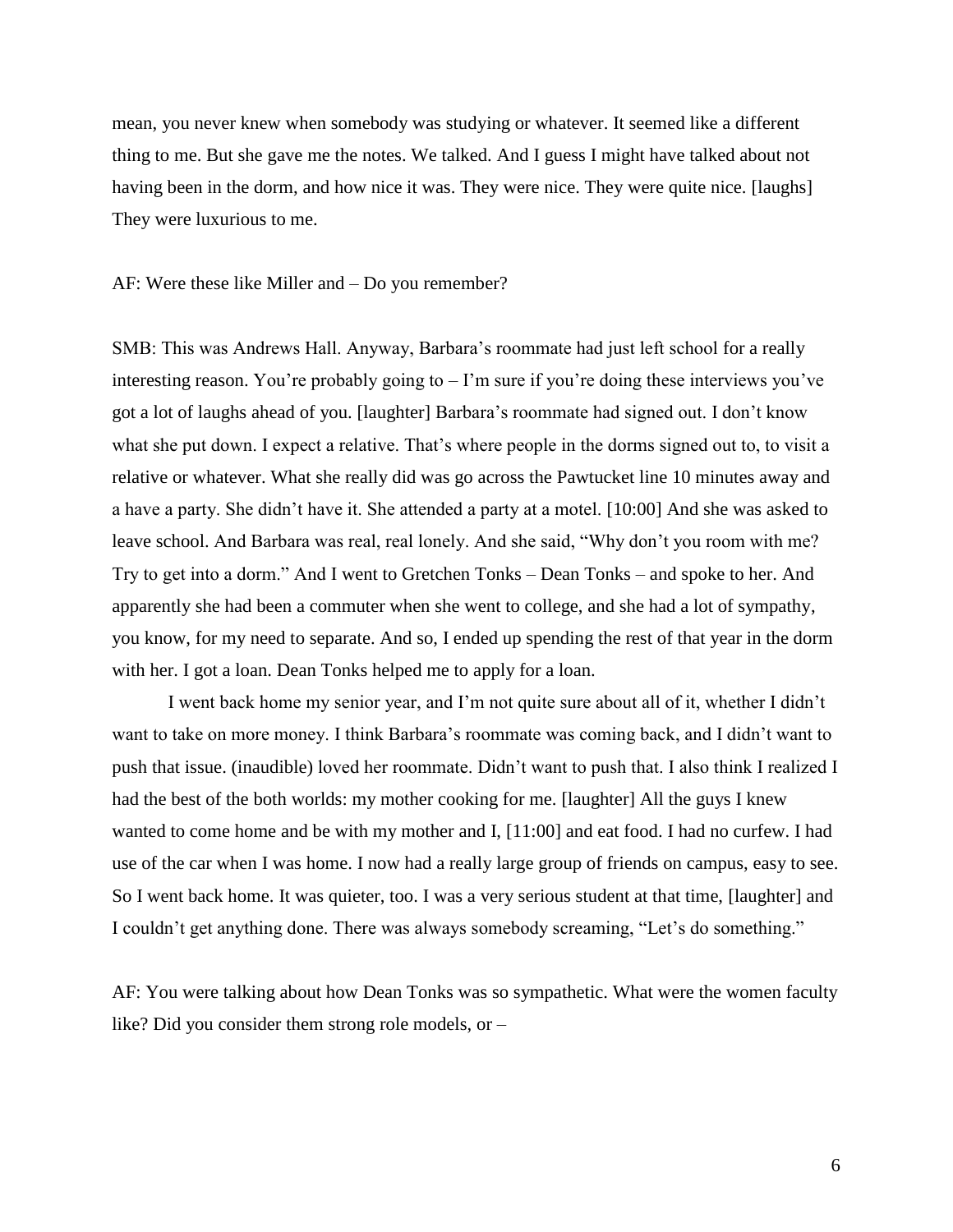SMB: There were almost no women faculty. I mean, when I sat down to write about it, it really, really made me sad. I think I was so thrilled with Brown the whole time that it wasn't until something happened in my junior year – I think my junior year. One of the Poli. Sci. professors – that was my major – was on sabbatical, and they brought in a woman to fill the position. [12:00] And I was very, very close to the people in the Poli. Sci. Department. And the guys didn't like her, and I expected the worst. I mean, they were cats. They were absolute cats, "Meow, meow," just like the teenagers I work with.

And this lady – I tried desperately to remember her name, it's something, some like [Rosenberg?] or something. She maybe even had a husband that was coming to Brown. She was wonderful. She was a good communicator, as we say. Whatever Poli. Sci. it was that I was taking, she was wonderful. And I understand from everything I heard that I was really lucky to have missed this guy that went on sabbatical, because he was boring as a post. And I remember arguing with some of the people that I liked a lot in the department. And they just – they had no reason. And I will never forget that.

The only other woman teacher I ever had, and that was for about 10 minutes. [13:00] In my freshman year, I went into French because I had loved French in school. So I chose a French literature course. The most beautiful woman teacher – I mean, she could have been in movies, she was so beautiful and gentle, and she had a really good French accent. I didn't stay in that course because people who went to Brown frequently traveled to France, and I hadn't gotten out of anywhere. So my high school French, just forget it. They were all reading in French, and discussing a book in French, and so I got out. Dean Tonks helped me with that. I went to her and asked for a class change.

#### AF: Was she the dean of women?

SMB: Dean of women. And what I really wanted to study, with a certain Poli. Sci. teacher – and I didn't know it, but she knew him and she liked him – and I guess I'd gone and sat in in the class, and she let me switch out. In fact, I suspect she did something about a language requirement. [14:00] I don't know. Looking back, there was something. That would have been a half credit, or a half a year's credit – worth of credit, but I didn't get penalized. I don't understand that quite.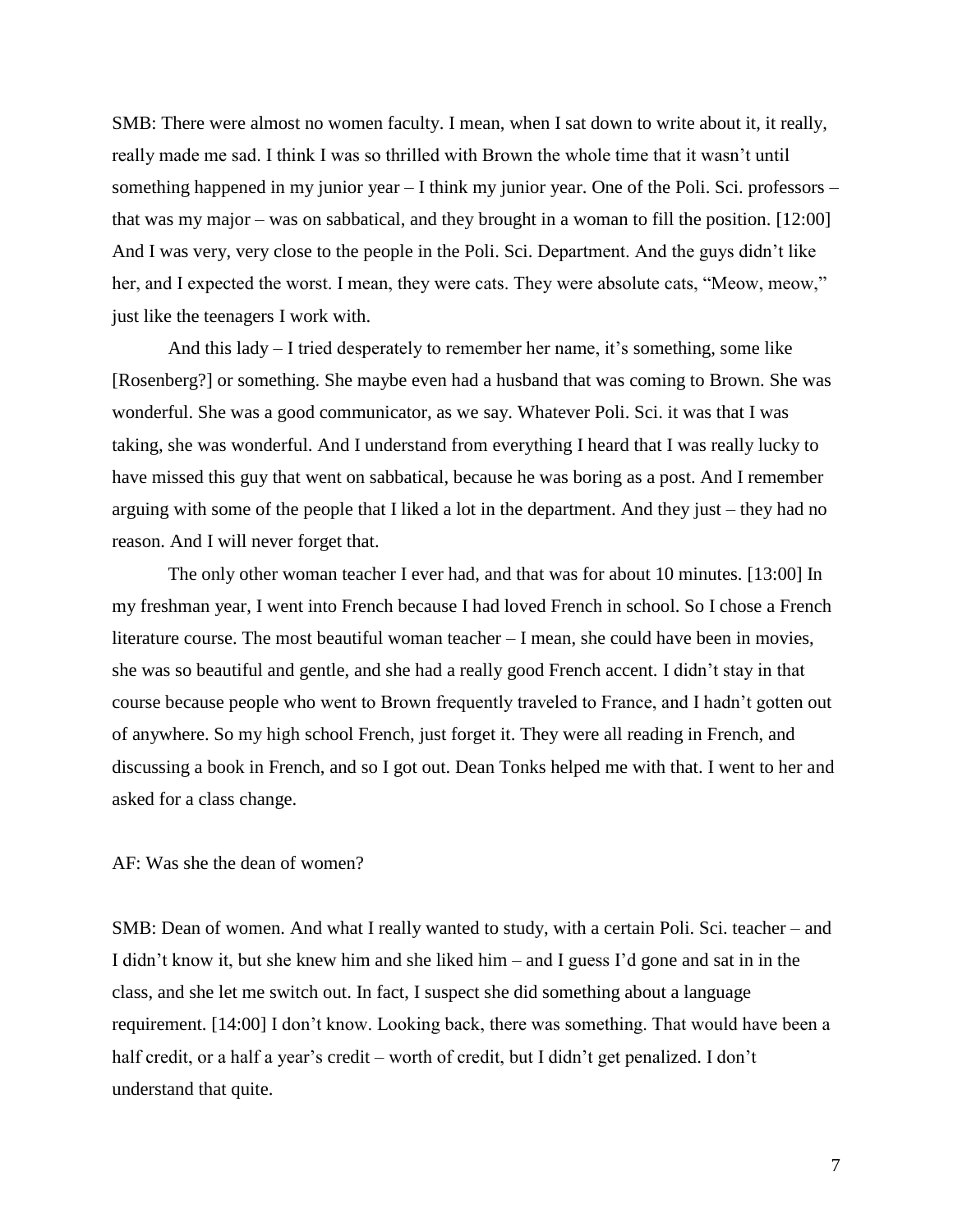AF: Did you – was there a lot of interaction between her and the women students? I mean, did she know you by name, for example, and –

SMB: Not really. She sort of led the women down the aisle at Convocation. You know, both times I'd go into her with a problem that I needed solved, and both times had long chats. But no, I didn't interact with her at all. Rosemary Pierrel was dean then, as I recall, for part of the time I was there. And I never knew her. I didn't study with her in Psychology when –

AF: Were their offices in University Hall, or were they on Pembroke?

SMB: Pembroke. They were on Pembroke campus, yeah.

AF: [15:00] Okay. What was the greatest – what was the most important influence on you at Pembroke?

SMB: I would have to say a teacher in the Poli. Sci. Department, where my major was – Peter Magrath, who I hope is applying for president, [laughs] because he always wanted to be president of Brown, and he's been president in a lot of places. So I hope he's looking at this opening.

AF: Okay, do you remember – so until you had that woman Poli. Sci. professor, do you think you really realized at all the real gap of female role models? Or do you think you even realized then as much as you might now, looking back?

SMB: Looking back, it's almost a farce. And yet, when I thought about it backwards, I said to myself, well, look, you grew up in a world where women's [16:00] self-confidence was basically confirmed and affirmed by men. And so, I got, like, double doses everywhere. I was surrounded by men everywhere. We weren't using words like "role models" then. I was getting educated in the world of education at that time, except in the women's colleges, were basically maleeducated. There were no women's studies. There were no Afro studies. I mean, American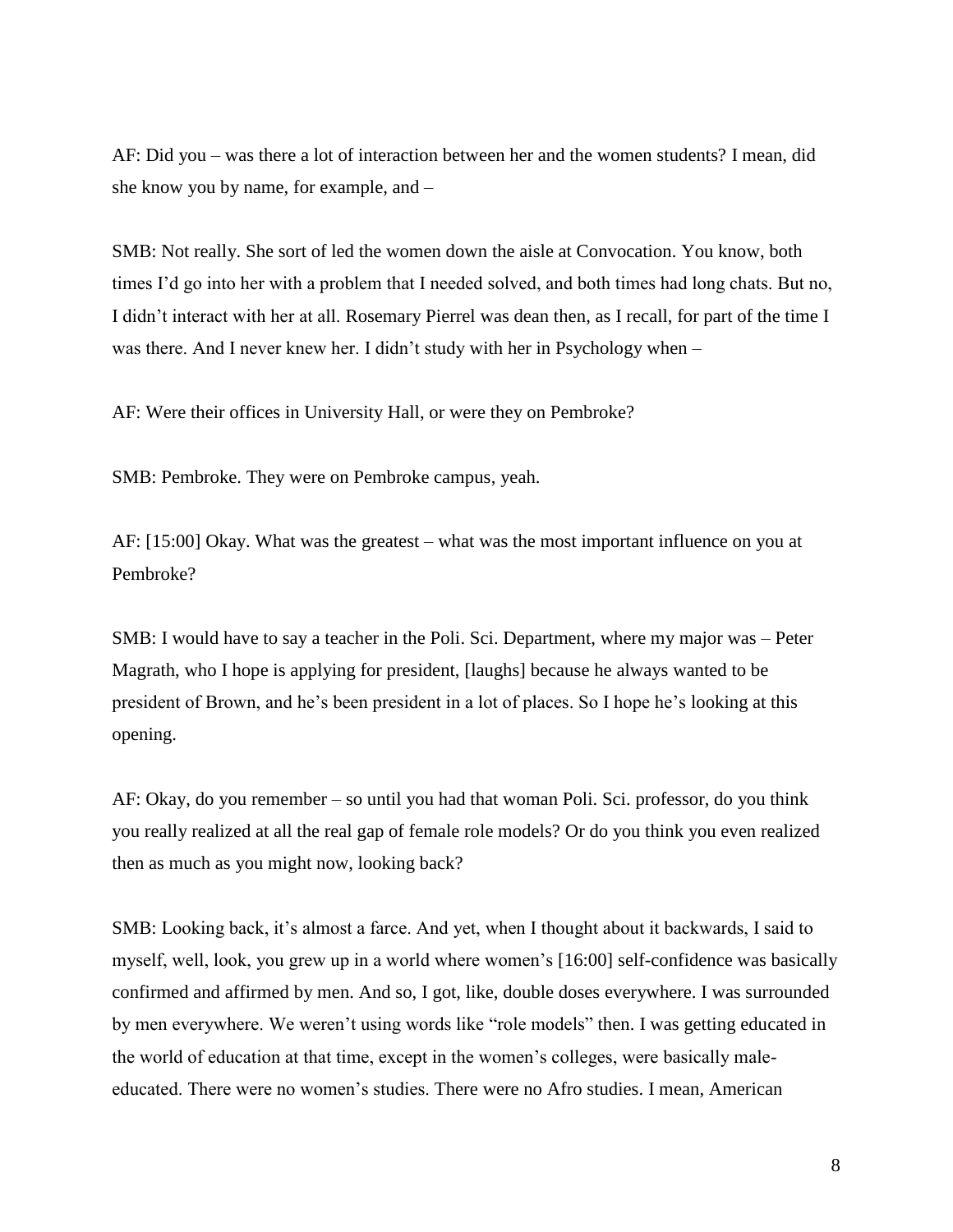Civilization was the newest department when I was there, and I thought that was really interesting.

There was another thing that went on at Pembroke at that time, a whole lot of things. You know, we couldn't help being compared to Brown men, okay? And one thing that was always clear was that [17:00] the messages we were getting was that Pembroke women were just smarter than Brown men. Now, you know, what does that mean? It means that we did better on some tests and better on grades, and we continued to do well in class. But the one thing – and we were special, you know? When a woman spoke up in class, and if what she spoke was appreciated by the teacher, the teacher knew her. There was no way you could just be a name. There were so few of you compared to the Brown men.

On the other hand, at the same time that I think male professors – some, my favorite ones anyway; others I didn't much notice – at the same time, male professors were seeing us as exciting. I think it was exciting to some male professors to see women alive, you know? [laughter] Male students were very sure that one ought not to date a Pembroker. They went wholesale to Wheaton College [18:00] for, I guess, whatever kinds of mixers Wheaton had. Took us out a lot, but then when it was Homecoming and Spring Weekend, brought in their Wheaton or other – Smith was, you know – I joke with men who have married Smith and Wheaton, which some of my real good friends have, because that's who they would bring in for big weekends.

And also, at the same time, and I will never forget this: Wherever he is, I wish I could say hello to him today – Bob Ebin, class of 1962. He and I, standing in front of the Economics department, I believe. He was headed in for an economics class. I was headed across the street to the Poli. Sci. Department. Him arguing with me that no woman could ever be president because we were too emotional, and we just didn't have the rational equipment, as if we were somehow deficient. And I remember arguing with him, and knowing even then [19:00] even though I'd had no female role models or anything that Bob Evan was nuts. He had come up with some theory of female evolution that was absolutely wrong.

So all those kinds of things were going on, that women were different and, you know, if they were intelligent they were not be dated. And I know a lot of senior men, in their senior year, wishing that they had dated a Pembroker because that's who they should marry.

AF: So where did that leave you in terms of social life or dates then?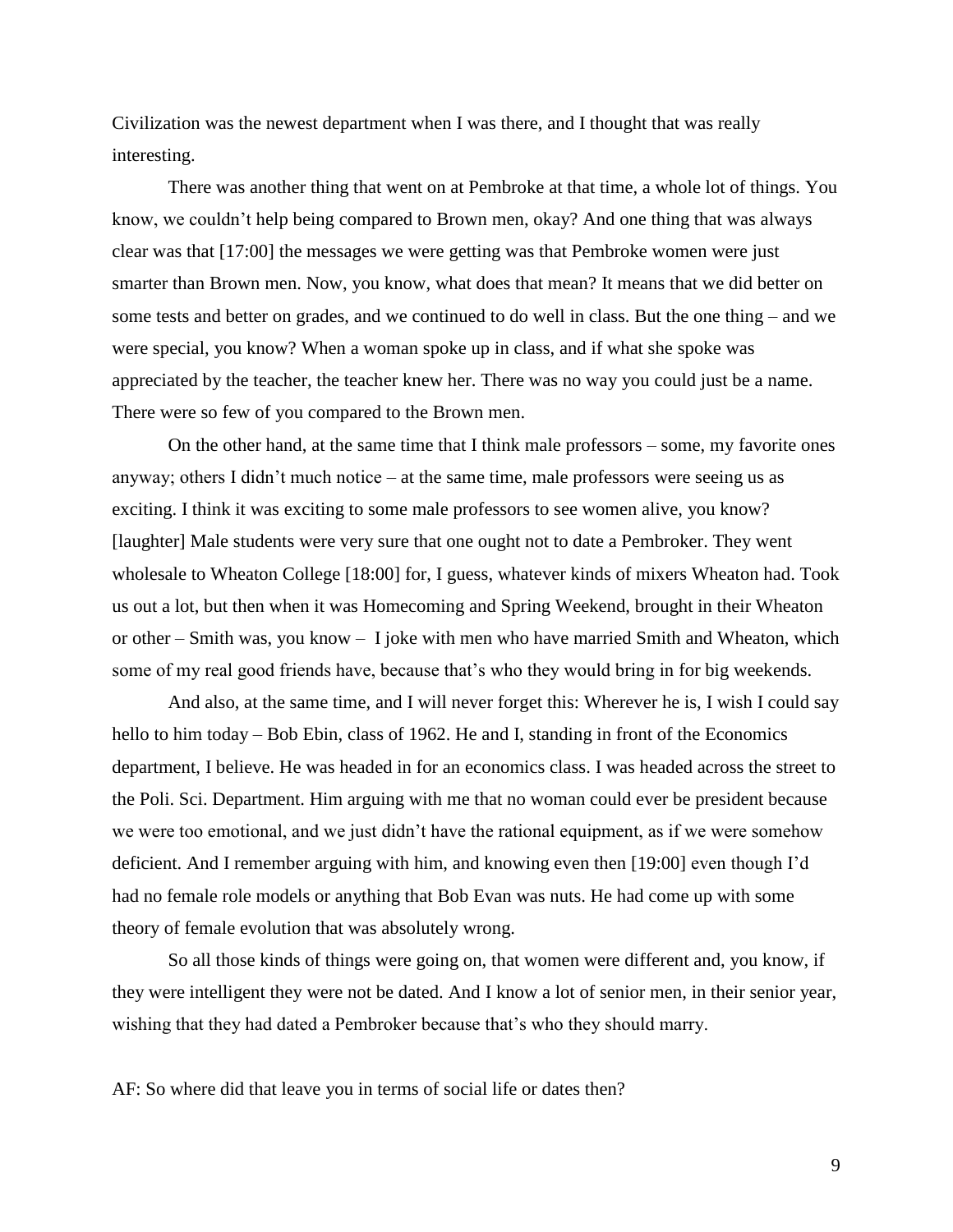SMB: Oh, that was no problem because there were lots of guys outside of campus, and some on. And also, I had a really incredible situation, and I don't quite know how it all happened. But I did make friends in that class of '62. Bob Ebin was my first date. I met him Freshman week. Remember exactly what I was wearing. And we carried on a friendship for two years, and dated, and studied together, and never went together. It was never a romantic anything. [20:00] I think that I was fascinated. I mean, he was, to me, the model of what lots of men might be. But he was the only one I knew at the time who really thought women ought not to be there, or something. Or if they were, well, that was fine for four years but you didn't expect them to go on and do anything.

He was friendly with a whole bunch of guys that had a suite in Hope College. And that whole bunch of guys – five total – became my very, very best friends when I wasn't with my friend Hillary or [Leona?] or Barbara Horvitz – the townies and Hillary the dorm person – and when I wasn't with my roommate, although my roommate that year ended up dating one of the guys in the five. I was with them constantly. They really are responsible for getting me on campus. They saved me a seat in the John Hay, especially during exams. I never went home except when they came home with me to eat. There was never a time where I didn't go [21:00] to a social event because I didn't have a date because – I won't mention their names – I mentioned Bob, but I always had a friend to go with. And recently, one of them – Sam [Okoshken?] – we hadn't seen each other since he graduated in '62. And a couple of years ago, on my  $20<sup>th</sup>$  wedding anniversary, Stan and I went to Paris – April in Paris, April vacation. And I had a reunion with Sam Okoshken, and it was like yesterday. It was like we were standing outside of the mailboxes at Brown, when all of these guys got their notices of whether they were going to law school or graduate school. So, if saw another one of them – [Alan?] who dated my roommate – didn't marry her, but dated her – it would be like yesterday. We were inseparable. We were inseparable. It was weird.

AF: But you did keep in contact with the women, whereas you didn't really with the men?

SMB: I kept in contact with the women, yeah. The men dispersed all over the place, plus they marry. My mother used to say to me, [22:00] "A daughter you never lose, but a son gets a wife."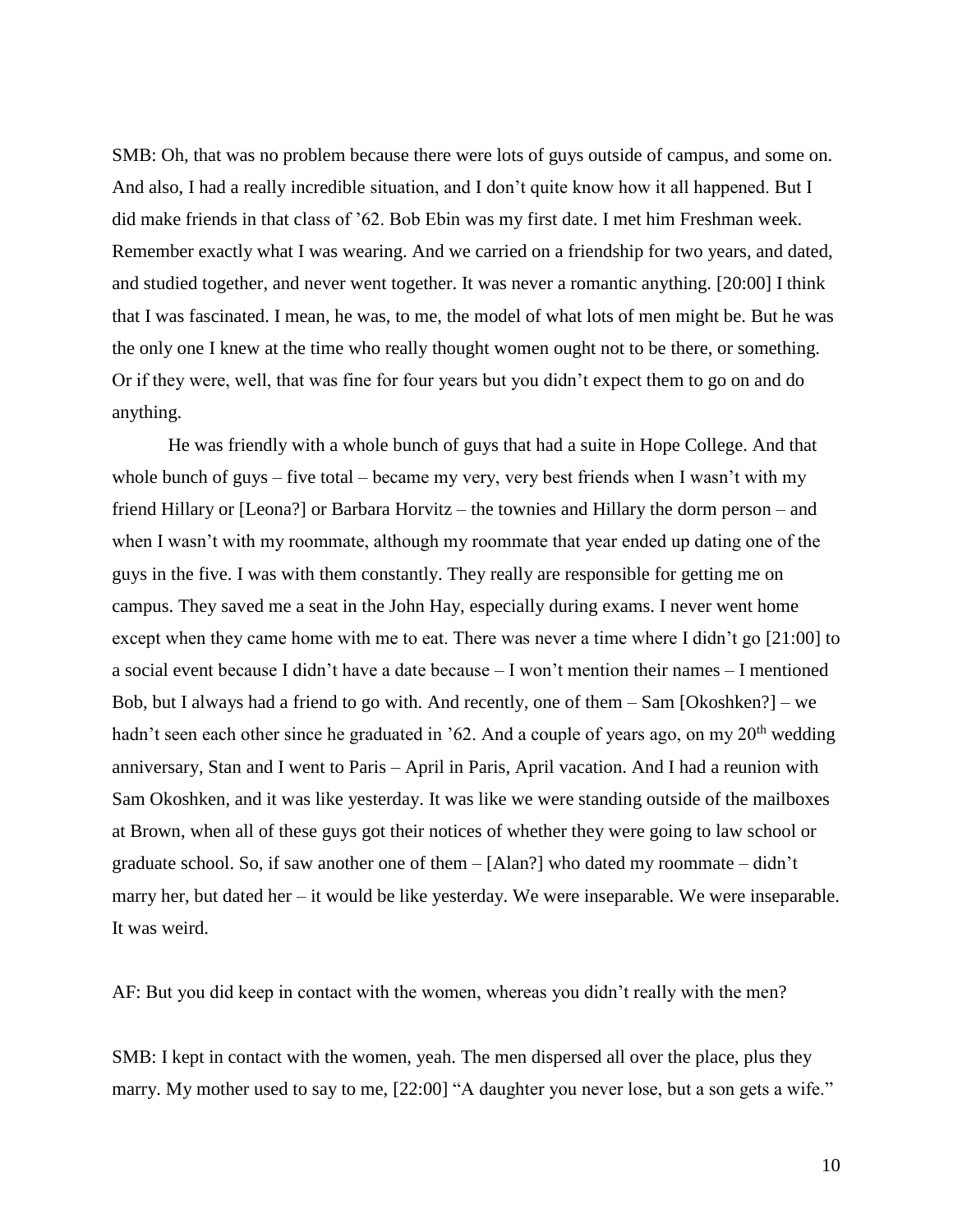And it's kind of like that. I never lost my girlfriends. I mean, I was just at Hillary and her husband Steve's, last Saturday night. I don't know. Girlfriends have no trouble, just because they now have a husband, staying in touch with girlfriends. But men do go off and do (inaudible) stuff.

AF: What is your best memory of Brown and Pembroke?

SMB: God, there were so many wonderful memories. There were so many. I wish I could think of one.

AF: Do you have a particular bad memory, or –

SMB: Let me see what I wrote down under that question, if you want to put the tape off for a minute, and I'll (inaudible) this.

(break in audio)

SMB: I guess what I finally decided to jot down here [23:00] for the best memory was the experience of doing my senior honors independent program – project, project, under Peter Magrath, my favorite teacher.

AF: What do you do it in?

SMB: I did a thesis on miscegenation, miscegenation laws. And it meant intimate contact with Peter. I mean, it meant being with him a lot. I thought he was the most exciting person I'd ever met in my life, and my head was filled. That was the class I went into, that I changed out of French. I guess nobody had ever asked me to think that way. The summer that I started thinking about what I was going to do, I must have emptied out [24:00] the Hay and every other library that I could. Because I remember my dad helping me to bring all the books home, because I was determined by the end of the summer I would go into Peter and say, "This is what I'm going to do," because we had brainstormed some ideas. I never read that many books in my life. I mean, I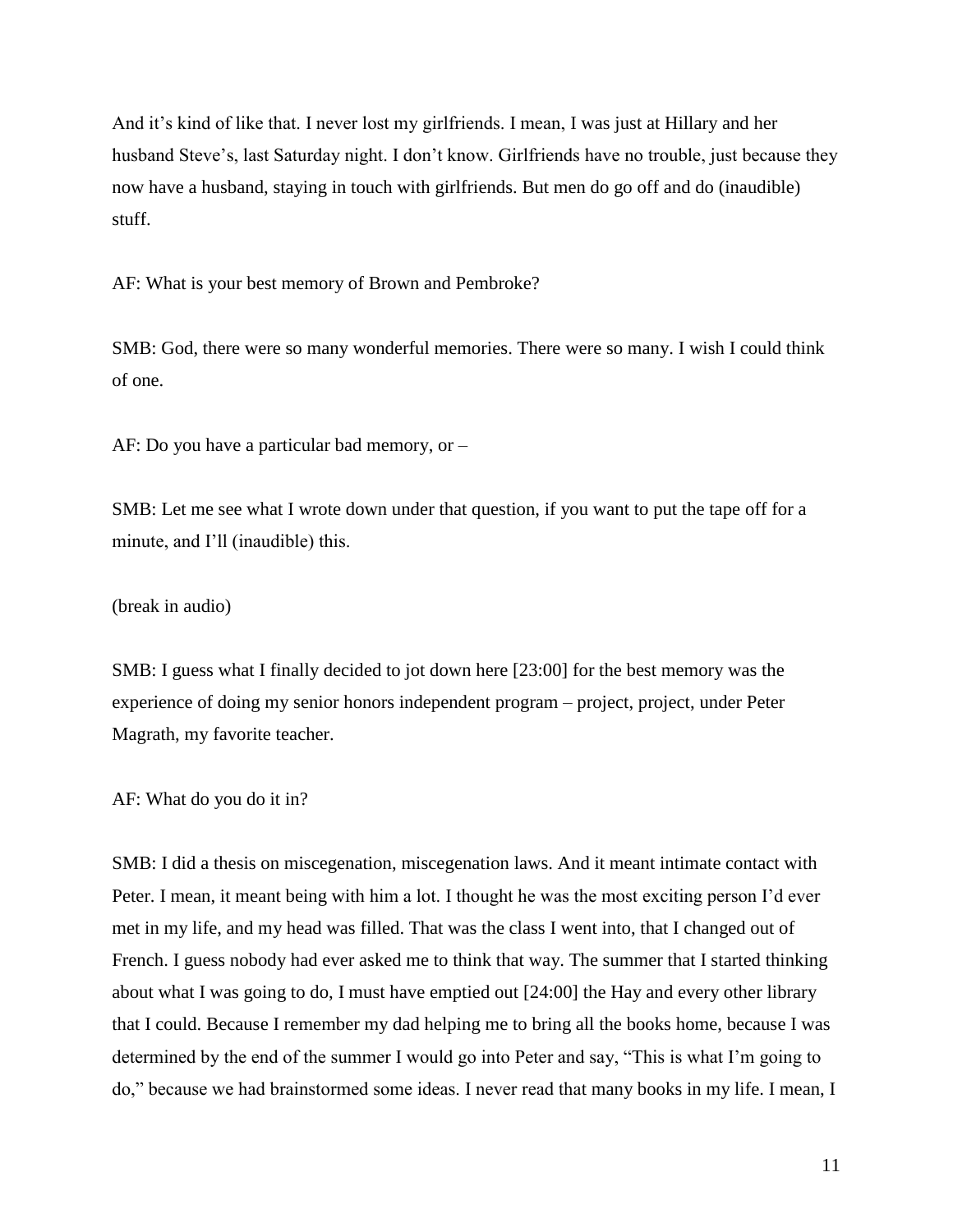never read so much stuff in my life, like that. They were piled high. My dad used to worry about me, that I was lost up there, [laughter] because my bedroom is on the third floor of this crazy kind of house. And, I mean, I never, I never – I guess I had never done independent study before. I mean, what do you do? You go all through high school and all through college, and they give you the syllabus, and they give you the book list, and you don't dare, hardly, choose a whole lot of other things to read. You just do what you have to do. So here I was, exploring a whole lot of stuff. And that meant picking and choosing a whole lot of stuff. So then I got to, you know, I got to see him a lot, writing the project. [25:00] And at the end, I mean, I had never written anything like that. The thing was a book. The thing was an absolute book. And then, I had to defend it, and I had never sat in front of a group of teachers having them ask me questions. And I did it. And after which, Peter took me out for coffee and said I could call him Peter. And that was really incredible, because I wasn't nervous about any of it. I got a really good grade, and I was really proud of myself. It also led to a lot of other things. Peter arranged for me to be a TA with Elmer Cornwell, who was then head of the department.

## AF: He's still there. [laughter]

SMB: Still head, I know, I know. I see Elmer all of the time. In fact, I have to call him about something. And so, I was a TA.

AF: So did you do your thesis your junior year then, or –

SMB: Did I do it my junior year? No, I guess when I started talking with him, with Peter, [26:00] about my thesis, it was in the junior year. I can't remember when. I must have had my  $TA - I$ know, my TA was also in my senior year. I was right. And I met a gal not too long ago – her parents still live in Rhode Island. She's out of state. And her mother introduced me to her saying, you know, "My daughter went to Pembroke, graduated shortly after you, a couple of years." And she said, "You were my teacher." [laughs] I was a TA, you know? But people did respect me a great deal, and I had a lot of fun sharing what I had learned.

AF: Was that unusual, for a woman to be a TA?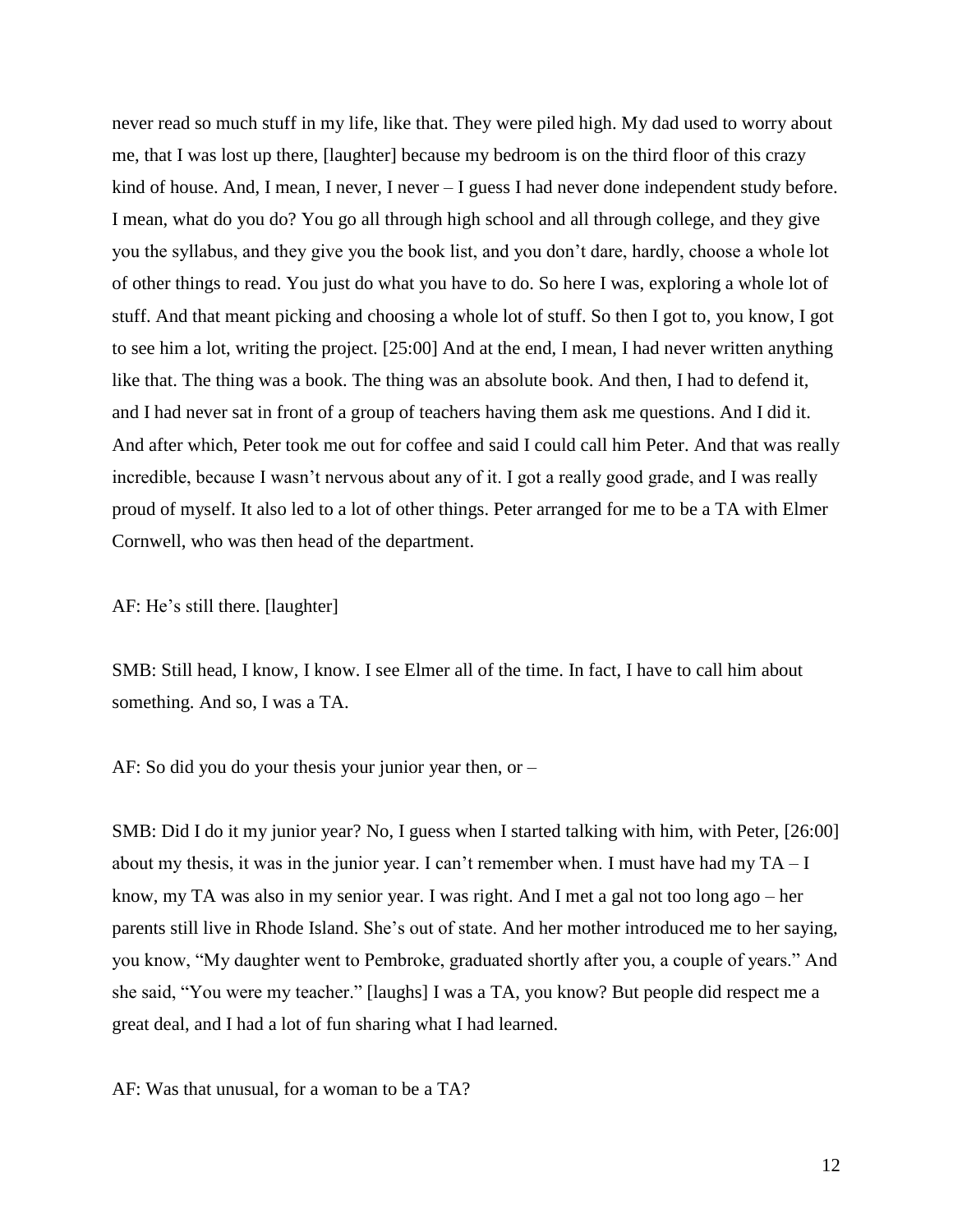SMB: I have no idea. I have no idea. I mean, so many wonderful things happened to me  $-$  it never occurred to me – and also to my friends. And I'll tell you about another incident in my senior year. [laughs] My senior year was incredible. I was surrounded [27:00] by women doing wonderful things. Many of them, who have done many more wonderful things than I have, [laughs] and I can't wait for my reunion because some of them are in Hollywood and New York, and doing great things. So I have no idea what most kids were doing, whether it be getting jobs like this [one?].

I'd had Peter, remember, freshman year. In my junior year he invited me into – No, I had Peter my sophomore year. That's when I dropped the – I don't remember. I don't remember this. He invited me, in my junior year, to be in his graduate seminar. I mean, that was incredible. That was incredible. Now, mind you, I do not remember any of the women. I remember all the guys. I think there was a woman, a graduate student. They treated me like one of them. And the next year, I was a TA. [28:00] That's what most of them were, you know? I don't know, it was just, you know, it was sort of incredible.

#### AF: Okay.

SMB: The other thing about my senior year and other gals – I don't know how we got this notion. I was really friendly with [Judy Clapton?], who was also a Poli. Sci. major. And Judy and I, as we went into that wonderful flow, you don't have comps now – I don't know what your major is going to be, but there were comprehensives then. And I wasn't all that worried about comprehensives, but it seemed pretty stupid – especially those of us who had gone through with good grades – to have to take comprehensives. And I guess some other department was getting rid of them, or part of them – it was a two-day affair. Judy Clapton and I did a sit-in. We found out, because we were very friendly with the secretary by now. She was typing all of our recommendations to graduate school. We did a sit-in on Elmer Cornwell's desk, and we didn't move, I don't know, a day and a night. I don't know [29:00] what they did about the nighttime. All I know is that they voted to get rid of one day.

## AF: Just the two of you did this sit-in?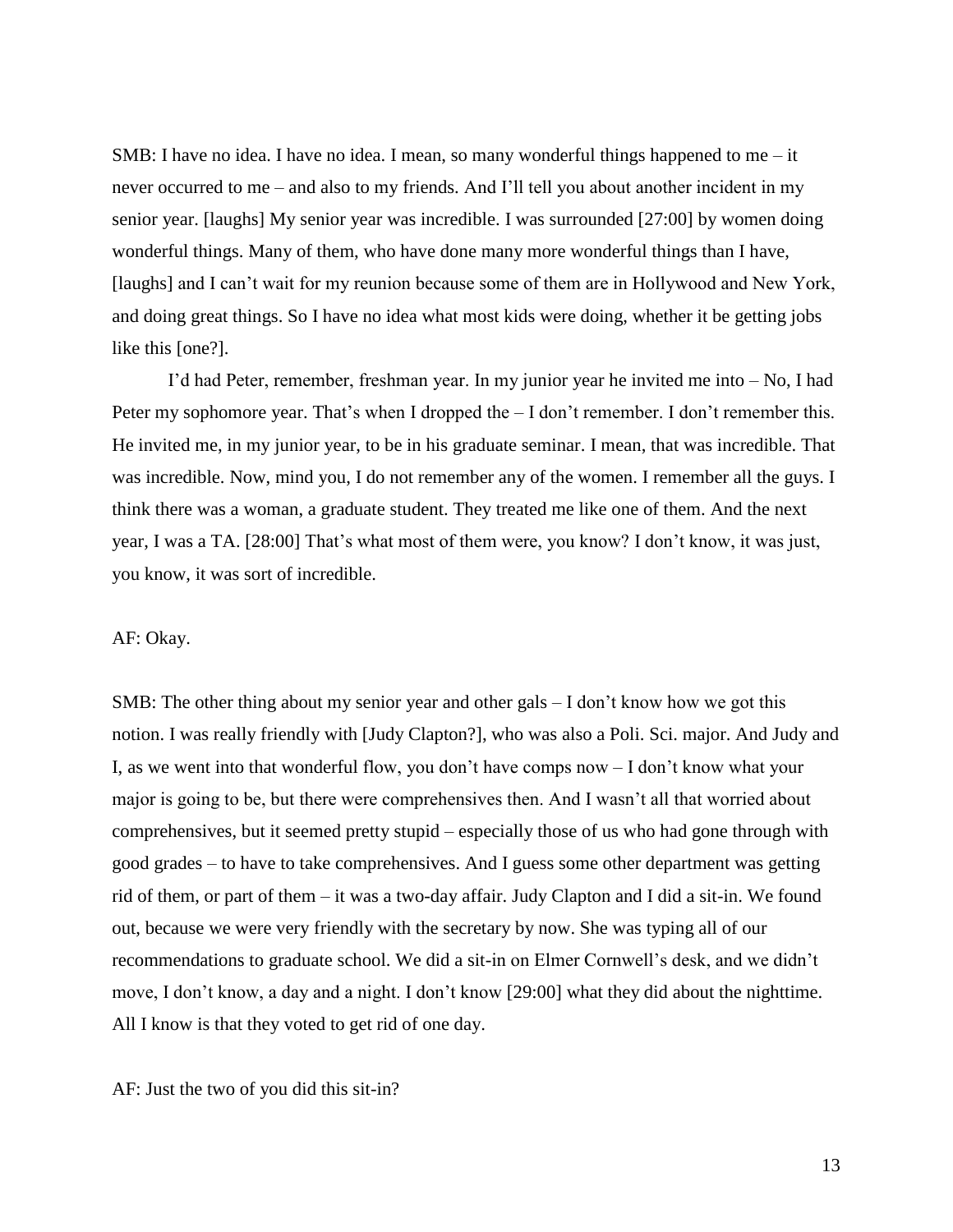SMB: Yes. [laughter] I mean, no one was doing sit-ins. This was the early '60s, you know? I remember the professors walking by us and just shaking their heads, you know?

AF: That's great.

SMB: Crazy. You know who isn't competent, if they've been majoring. And the next year, the next day went (inaudible). So I think we didn't have to do the objective day. We just did our essays. So that was fun.

- End of Track 1 -

Track 2

AF: [00:00] Do you have another?

SMB: I don't have bad memories, you know, one kind of thing. But one thing that happened all the time, and I know that I must have been really down about it because my mother remembers it – this is about being a townie. Come vacation, everybody leaves you, and you're still there. You're standing right there. I never – I guess the friends that I made, the women, were mostly Rhode Island-based. So I didn't go home with any of them. Plus, when students are far away from college, they tend to need to reunion with their folks, so I was always left. And, like, I was doing all these extra things, like the summer that I was planning my honors project. The campus is so different when it's empty. I mean, I don't even much love to walk up there now in the summer, because it must be the memory of that. So there was a sense that somehow [01:00] I was not in rhythm with the rest of the students. And –

AF: Do you have any idea about what the percentages were of townies? Or was it about the same for men as it was for women, or was it more likely for women to be –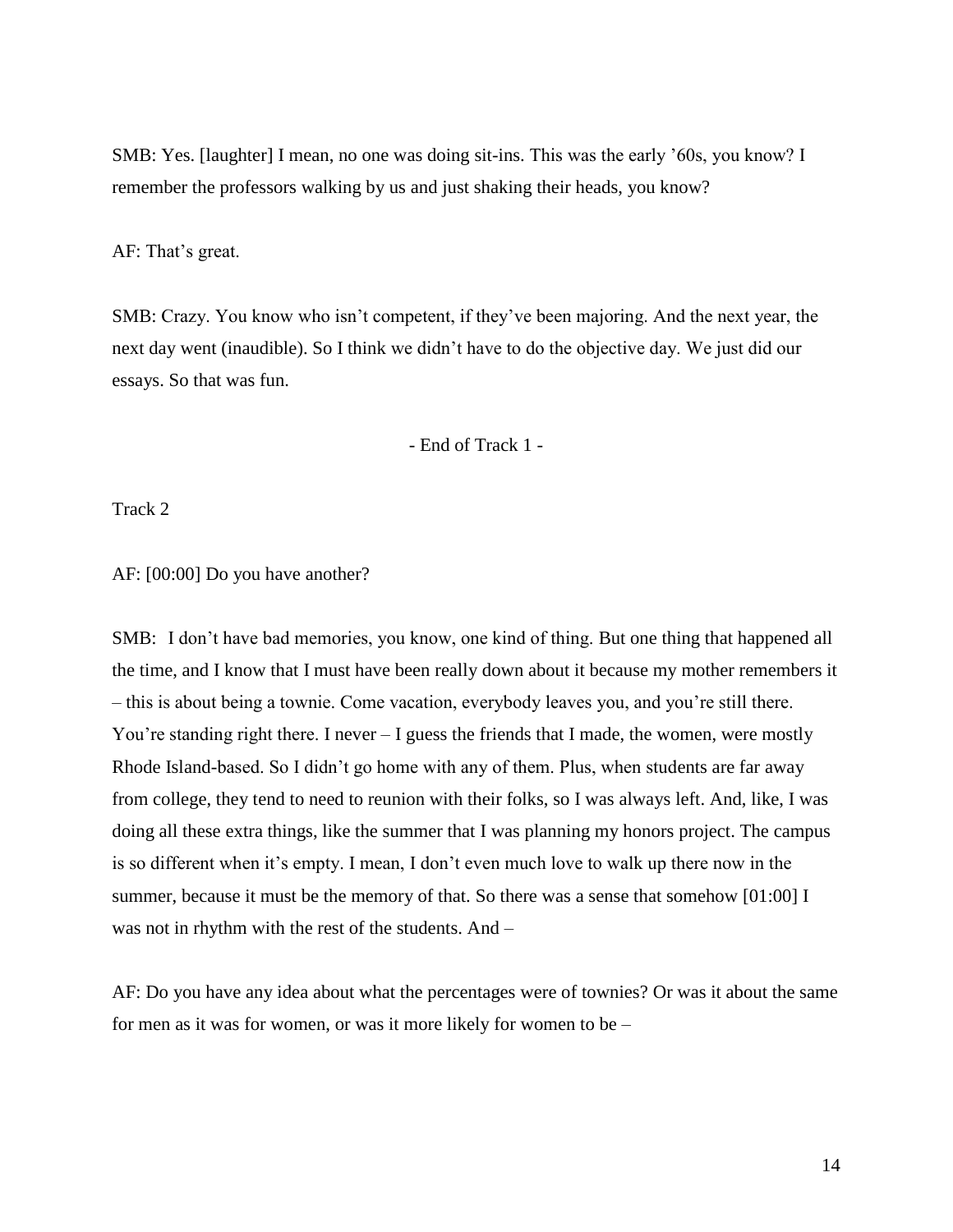SMB: I think it was about the same. The sense I got from looking at who was over at Plantations House was the same. There were lots of Rhode Island students then. There aren't so much now. As a matter of fact, five years later when my brother went in – he's class of '69 – they made all the arrangements. He got full money to live on campus. They didn't think it was good for some students to be so far away from campus life, and I felt really, really jealous.

So that was the bad memory of really not being part of that life. Also, that memory lingers. I mean, I got a call the other day from a guy in my class, [Chris?]. [02:00] Chris – I don't even remember his last name. I should. Anyway, he asked me to help raise money – someone else had called him – for our class reunion, our class gift coming up. And he said the only reason someone got a hold of him, because he'd just been back in Rhode Island a year, was that our children all go to school with [Lani Goff?], who I never knew in the class. Anyway, we all talked about the fact that we each only knew five people. He was also a Townie. [laughter] I think I just named the five – there were five guys, and they all graduated in '62. That was the worst. That was the worst. It was the same situation. When those five guys graduated in '62, I almost didn't recover, because, you know, I didn't even know how to walk to the library alone. I mean, I didn't recover. And Peter Magrath and my project and all that, you know, did fill the void. But it took me a long time to recover.

Anyway, so, I knew those five guys, [03:00] and I knew my four friends, and Barbara Garbus. And part of it, I think you really don't get to know a lot of people. Now, I'm told by people who have lived on campus, that they only end up knowing their five closest friends too. But I don't think I would have been like that. I think I would have known a lot of people if I'd lived on campus. I never went to one fraternity party. Never. I went to parties. I went to – there was, then, an organization that was basically the Jewish men's answer, or non-fraternity answer, to social life. And that was Tower Club. And it was on Thayer Street, and it was wonderful. And that's where all my five friends belonged. So I was always there, and with good people.

AF: Was Jewish life very close knit at Brown then, or –

SMB: I don't know, in the sense that I didn't go to Hillel [04:00] a lot. I went. The Jewish people that I was friendly with, I don't know how we all found each other. And I'm thinking about that now, because I have a daughter who's dating someone, and he's not Jewish. And I know she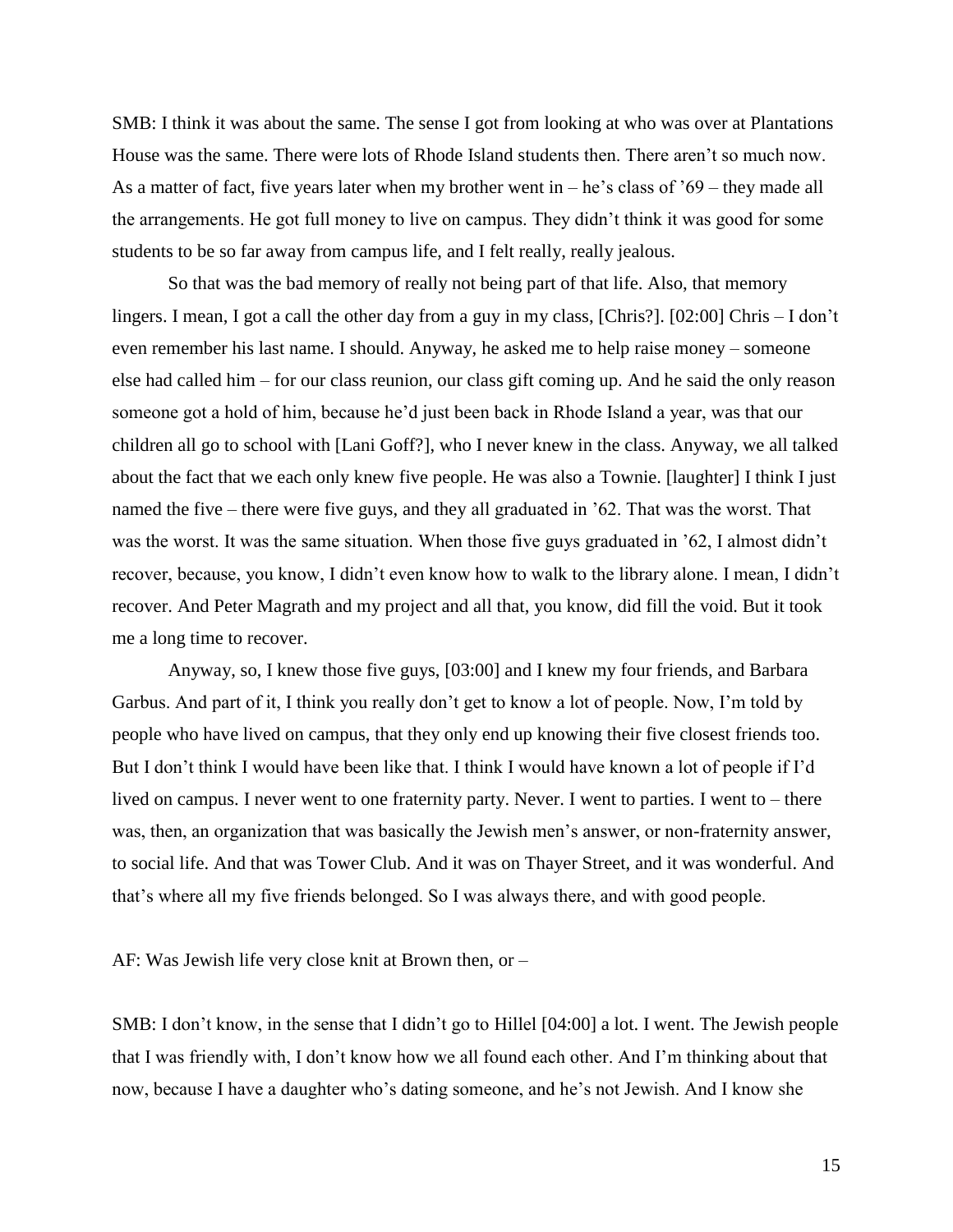feels bad. And my husband and I, we don't know how it is that we found Jewish people. It wasn't anything Brown did. [laughter] It started long before that, in South Providence, with my parents.

Why didn't I go to Hillel? My daughter won't go to Hillel now. I don't know. It was warm and friendly. I think the then-director of Hillel – I think I knew him a bit. God, I don't know if he's alive or not, so I don't want to dwell on this. But that was not a warm person on campus. There was no reason I would go back there unless I wanted bagels, or the program was good on some morning.

AF: Is your daughter at Brown now?

SMB: No, she's at URI.

AF: Okay. Just wondered if it was the same (inaudible). [05:00] What – were women restricted at all in classes, or were you encouraged to take certain kinds of classes or certain kinds of concentrations, or –

SMB: I do not remember having – I mean, I know there was an advisor, because I remember first year speaking to someone. I don't know who he is, or what department he was in, or anything. I don't ever remember getting help planning my program again. Do you have advisors now?

AF: They're basically concentration-based. You have an advisor freshman year.

SMB: Okay.

AF: So you go into a concentration, (inaudible).

SMB: So there was no one advising me one way or another what courses to take. Basically, you found out what courses you wanted to take, you know, within the requirements. We had distribution requirements, and then your own major, your concentration requirements. Kids, I mean, you knew what classes to avoid if you could, and what classes you wanted to take.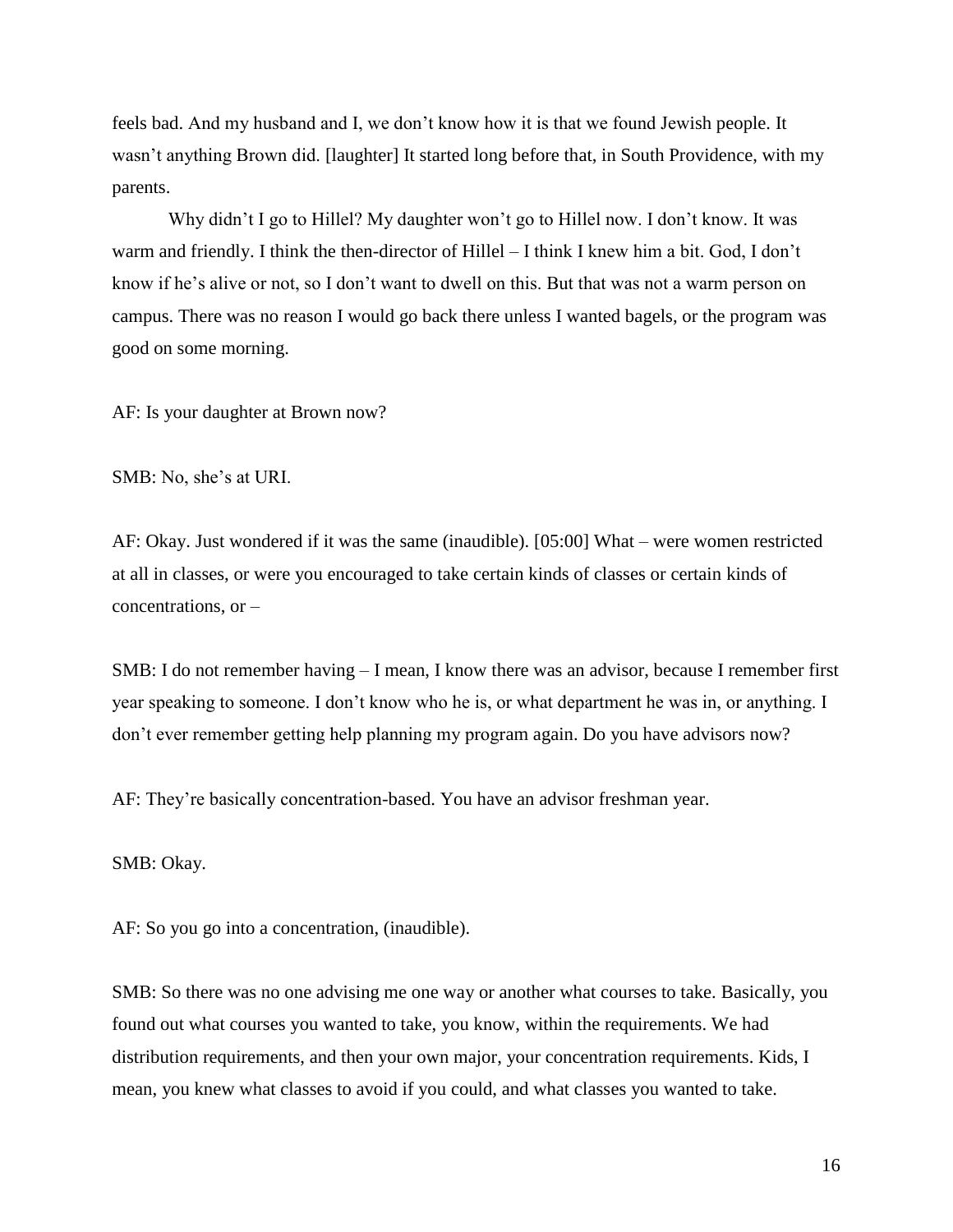AF: [06:00] Do you remember any feel for that being gender-based at all, or...?

SMB: No.

AF: No?

SMB: No.

AF: What do you remember about their rules and regulations?

SMB: [laughter] I cannot believe them. I mean, I absolutely cannot believe them. We could not wear slacks across Angell Street. We, of course, had to sign out. When we were in the dorm, we could not have male visitors unless the door was open. We couldn't go into guys' dorms except for certain hours, and then their doors had to be open. I never knew whether it was a joke or not, but two feet on the floor. The dress code, then, except for the slacks business, was pretty much determined by the world, the community. And so, in contrast to probably now when women [07:00] are quite comfortable in slacks, I was in a skirt. Like I said, I remember what I wore to Freshman Week.

AF: Okay. Do you remember the movement, at the time, to get people – get women permission to live off campus? Were you involved in that?

SMB: The first time women – people lived off campus, my friend, Bob Ebin, got an apartment before he graduated in 1962. I think it was his senior year. And he invited me to dinner. And I thought that was so interesting. I had to bring my own silverware. He had chairs. No one was living off campus. A lot of guys, then, moved off campus, and maybe some women did, but I don't remember that.

AF: What do you remember about the traditions? May Day and Ivy Day and  $-$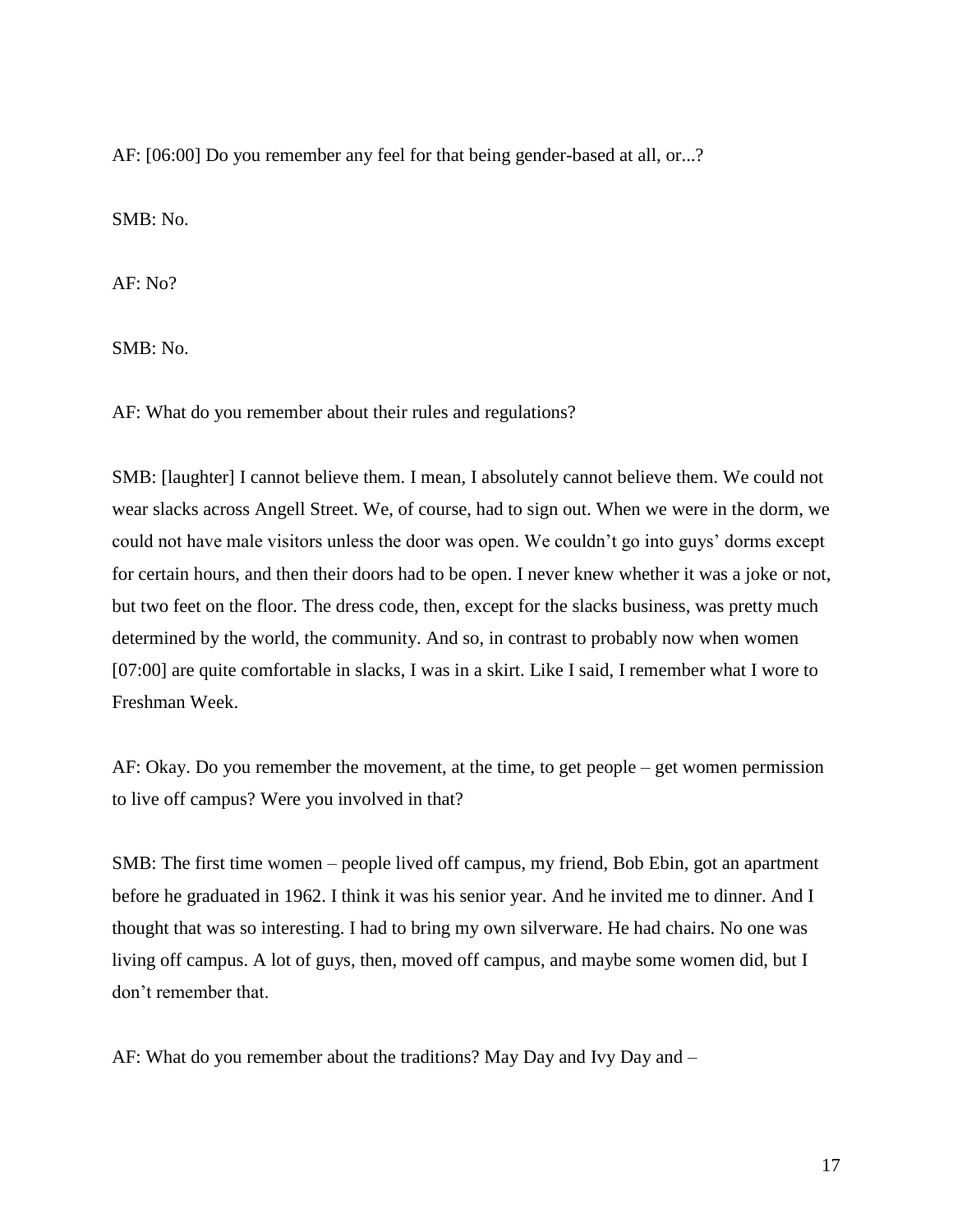SMB: I only remember Convocation. [08:00] What day besides Ivy Day did you just mention?

AF: We had May Day or Ivy Day, or the Sophomore Masque, or Spring Day, or –

SMB: None of these mean anything to me. None of these.

AF: Okay. What do you remember about Convocation?

SMB: I remember, about Convocation, particularly freshman year and sophomore year, looking at the women in the robes – they were seniors – and just wondering if I was, you know, not believing that I would get there, because it seemed so long off. Not believing, also, that I would be a college graduate.

AF: Was it a separate Convocation from Brown?

SMB: Oh, yes. Yes. But there's only one Convocation that I remember where I can even tell you what it was about, because it was partly about me, in part. I was an Elisha Benjamin Andrews Scholar, I think, in my junior year. I think I was it twice. I can't remember. [09:00] But at this particular year, Barnaby Keeney was doing the honors. And we'd get this award, or whatever.

AF: Was were the requirements for the award? Do you remember at all?

SMB: Oh, just getting a 3.5 several semesters in a row. And so, those of us who made that, you know, got that honor, qualified for that, went up and got our little certificates, sat down. And he talked about us, and he talked about women in general. What he said at the beginning sort of turned me off. I don't know what else he said. I don't know if it turned me off. That's not fair. Looking back, it should have. All I know is that I remembered it. I have never forgotten this. He told us to hold onto the certificate, and when we got our diploma, to hold onto it. Because some day, when we were raising kids, and kids, like all kids, [10:00] called us stupid, we could whip out our Pembroke diploma and our Elisha Benjamin Andrews Scholar certificate, [laughter] and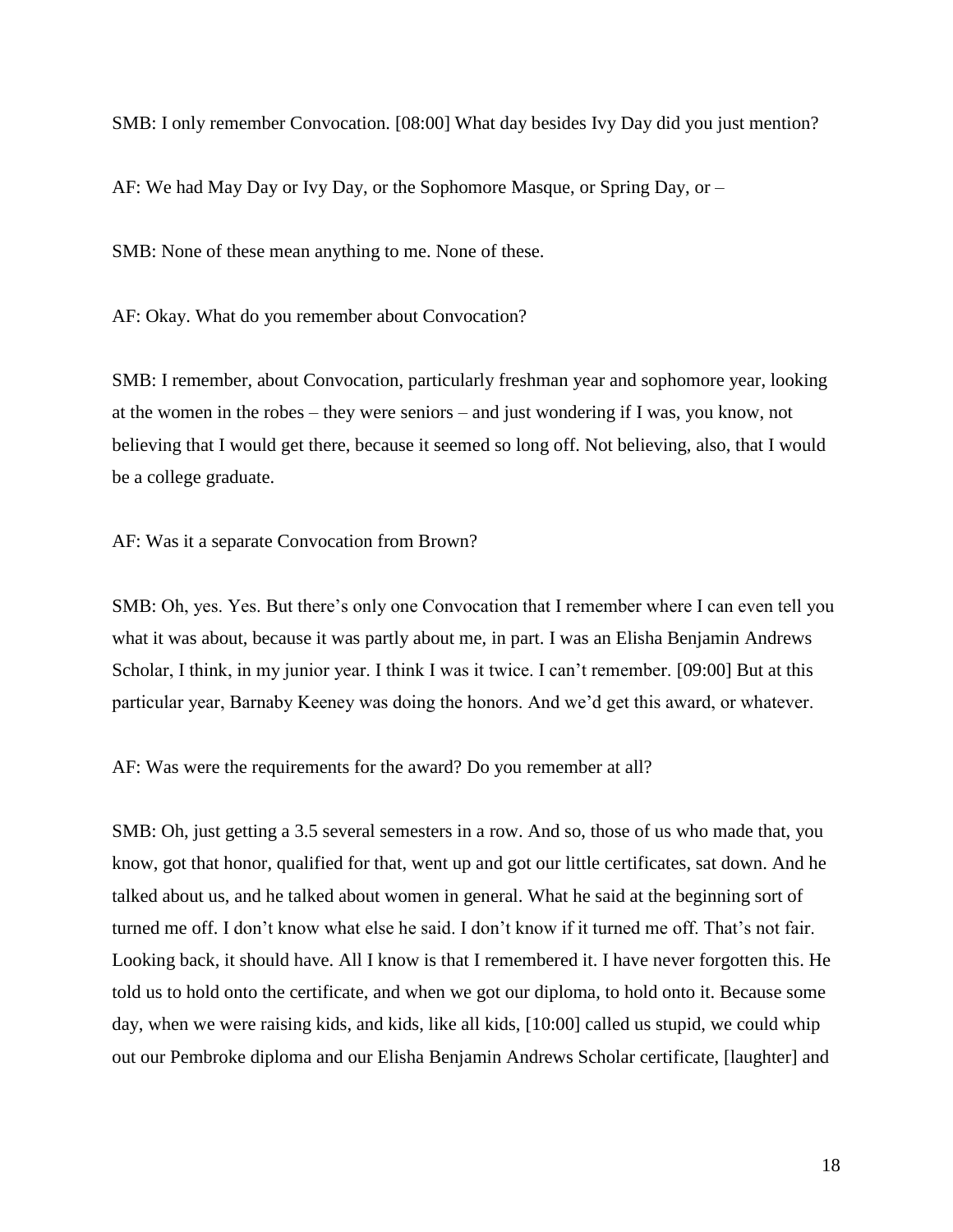we could show them we weren't stupid. And isn't that sad? I am so sad, because Barnaby Keeney was considered, you know, in the avant-garde of education.

AF: Yeah, that's very sad.

SMB: And I never bounced that off anyone, because there was no one then. You know, who was I going to bounce that off of? I don't even know who the other women were that got the Elisha Ben Andrew. You know, we were – I didn't know them. I was surrounded by men.

AF: Did he say that just about the women?

SMB: He was only talking to women.

AF: Was your Commencement coed, or –

SMB: Yeah.

AF: It was the whole class?

SMB: But you know something? I guess we walked women together, and men together. We were Pembroke and Brown. It wouldn't have gone alphabetical, heterosexually. And I remember nothing, [11:00] because I was secretly engaged. [laughter] So I remember nothing. Pembroke and Brown, except that Commencement. I told you that I had really, really appreciated Dean Tonks. I liked her as a person, and she did – I mean the two things that she solved for me turned out to be real major things for me, getting me on campus and letting me switch those courses.

Do you still have the tradition where each class elects honorary faculty, one woman, one man?

AF: As far as I know, they don't. But that doesn't necessary mean that they don't. [laughs]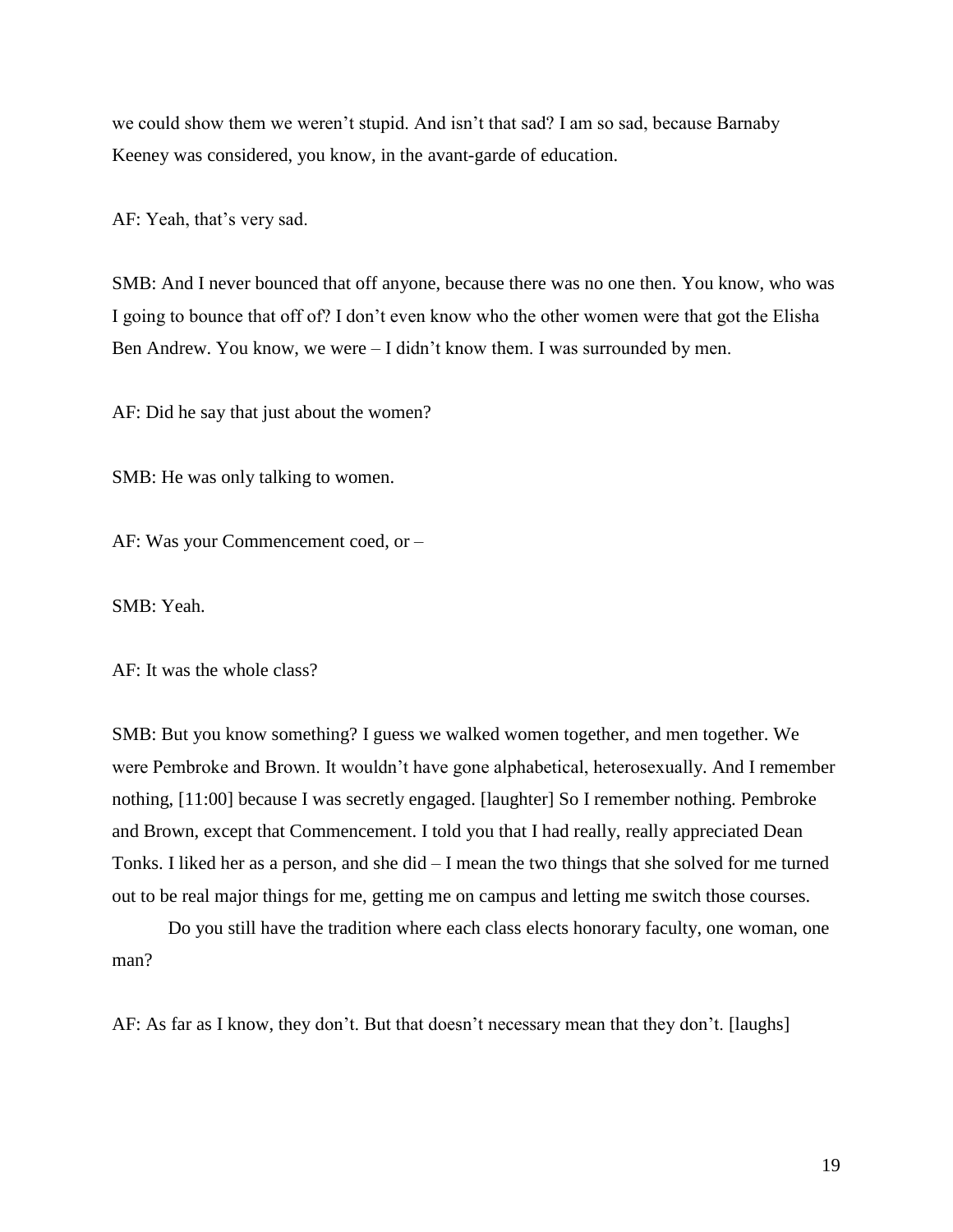SMB: Okay. Somehow, I guess because I knew those guys in '62, and my other friend, Hillary, was '63, I was aware of senior traditions. And it was my feeling that Peter Magrath had to be one that our class would want. I mean, in my little world, I didn't think there was a teacher as wonderful as him. And the sense I got, [12:00] because unofficially I was also a TA for everyone taking Constitutional Law after that, because they all knew that I did well and went into Peter's graduate course and all. So they'd come to me in the dorm, and that was great. And I said he has to be it. And I also checked of Gretchen Tonks. Those were my first two choices, and they won. I mean, of those whole four years, the two people who I thought most important were also considered, you know, most important by a majority of students. And so, here I was, calling Peter, Peter, and going to dinner at his house, and babysitting his daughter, and, you know, having my thesis accepted, and getting the best grades ever in my senior year, in spite of the sitin or sit-down or whatever Judy and I did. [laughter] And getting accepted to a lot of graduate schools, and secretly engaged. And so that was Commencement. It was, you know, total, total joy. And all of my aunts, and my mom and dad – and my dad had had a heart attack my senior year freshman year – [13:00] and they were all there, and my name was everywhere in the booklet. And the saddest thing about all of that is, there a lot of questions here (inaudible). There are a lot of questions here about what kind of help they gave you in planning the rest of your life. None. None. And I went into a typically women's profession, where I have done well by myself and my clients. And I am struggling, clawing to get out of it and make a midlife change. And I will. I'm back in school and I will do something about that. And I think that my memories, therefore, of Commencement – my husband blames him, but that's wrong; I didn't do it just to get married. But who knows? We all make our decisions.

Peter Magrath did everything short of screaming at me about, you know, he didn't want me to get a master's in social work. He wanted me to go law school. I know that the LSATs, just like the SATs before them, sort of did me in. But, you see, nothing [14:00] that went on, like that Freshman Week testing – nothing that went on  $-1$  mean, it should have. But nothing – the whole world out there was, you know, your grad recs and your LSATs, and Harvard still wasn't hardly letting any women in. And most law schools were – I say Harvard because I didn't get in. I applied to go to get my PhD in Poli. Sci. I didn't get in. If they didn't take me, they weren't taking any women. I mean, I just know that. In terms of Poli. Sci., I was qualified, and you didn't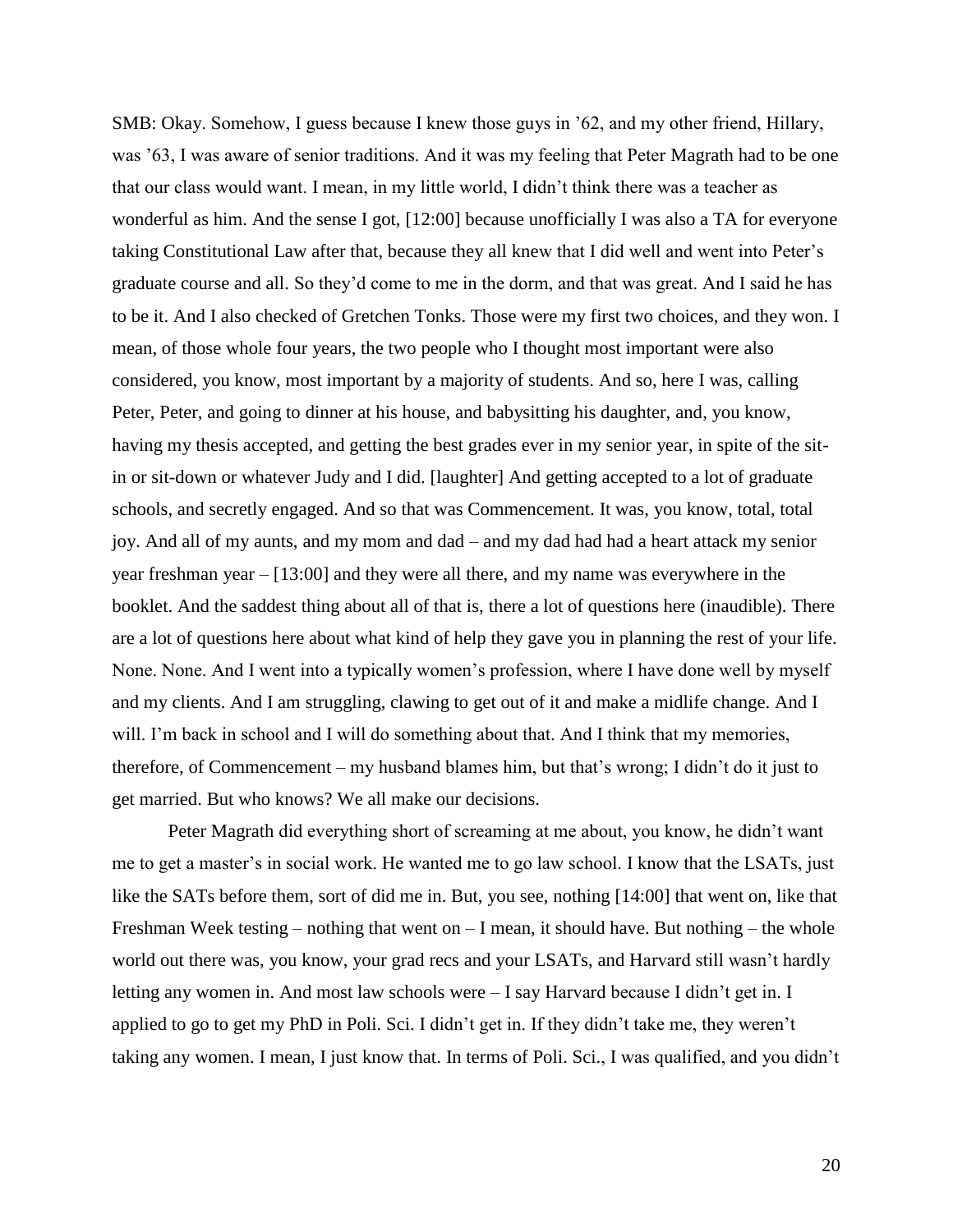need grad recs, so they didn't have that to hit me over the head with. And people say that, lots of years since: they weren't taking any women in Poli. Sci. except maybe one of their own.

Nobody at the time – I mean, I feel like there has been nothing like Brown since Brown for me, or Pembroke. I practiced calling it Brown, [15:00] and it also seems better because nobody remembers Pembroke. Nobody helped me to direct my energies in a place where I would have been happiest. I went 100 steps backward. My graduate education was Mickey Mouse bullshit, and I told that to them. I mean, I'd practically get A's without doing anything. They weren't even professors, basically. They had, in some of my classes at Simmons, rotating professorship. A psychiatrist would come in and talk to you, and then, two weeks later, a different psychiatrist. They didn't even check up on what the other psychiatrist had talked about. There were a lot of female teachers – horrible role models.

AF: Did you go straight to get your MSW?

SMB: Straight, straight.

AF: And you did that where?

SMB: Simmons.

AF: Is that  $in -$ 

SMB: Boston.

AF: Boston.

SMB: Yeah, yeah, considered one of the best, considered one of the best and a women's school. I mean, I thought that would be wonderful. [16:00] It was horrible. The quality was horrible, and the women who were there  $- I$  mean, there is at least one woman I want to go back to  $- I$  don't even know if she's alive – and say, you know, "how dare you teach a class at the graduate level?" I mean, she was just – she must be what we all talked of: the woman who sort of goes all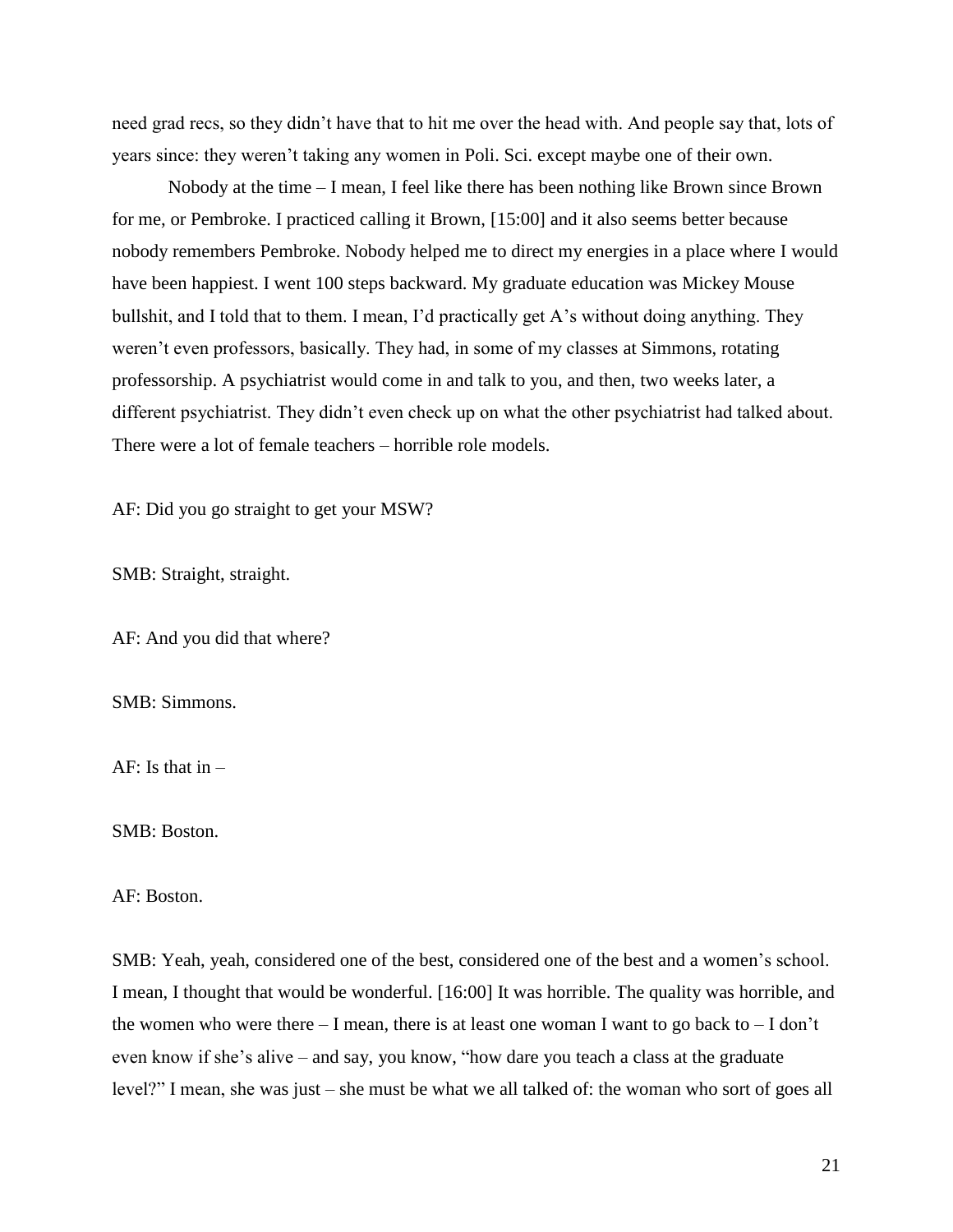the way up to professorship, and they're just horrible role models. You know, at least a couple. [laughter] The three women I knew at Pembroke were wonderful.

AF: What encouraged you to go into social work? Do you remember at all?

SMB: I don't know. Yes, I do know. And between my junior year and senior year, I think it was, or sophomore and junior year, whatever, I was job hunting. I was always job hunting. And the Rhode Island Conference of Social Work – and I don't even know if it still exists – advertised jobs for people who think they might like to go into human services. [17:00] And I had worked at the Institute for Mental Health. That's out, out in Cranston. Do you know that area?

AF: No, I don't really.

SMB: It's the big state hospital for people with emotional illness. I had worked there right out of high school, that summer, again, on a government program, good money. I'd worked there another year in between one of my years, in sophomore and junior year. So this was definitely junior year and senior year. And I was placed, in this Rhode Island Conference job, at Bradley Hospital. You know Bradley?

AF: Mm-hmm.

SMB: And had a really wonderful experience under a guy, Mr. [Scott?], regarding – he did group work with kids. And so, it was always in the back of my mind that I had done really wonderfully. I have really good people skills. I mean, I have that. I was born with that. I don't [18:00] why, or whether it was cultivated in my family. I had a family that always did good for other people. When my father went bankrupt, he still told people he wouldn't wipe out his bills, he would pay them. And I'm sure he did.

When I was applying to schools, it was clear that I didn't know what direction I wanted to go in, because I applied to law school. No, did I? No, I didn't, because of the LSATs. I didn't.

AF: Did you not take the LSAT, or you took them and they were just –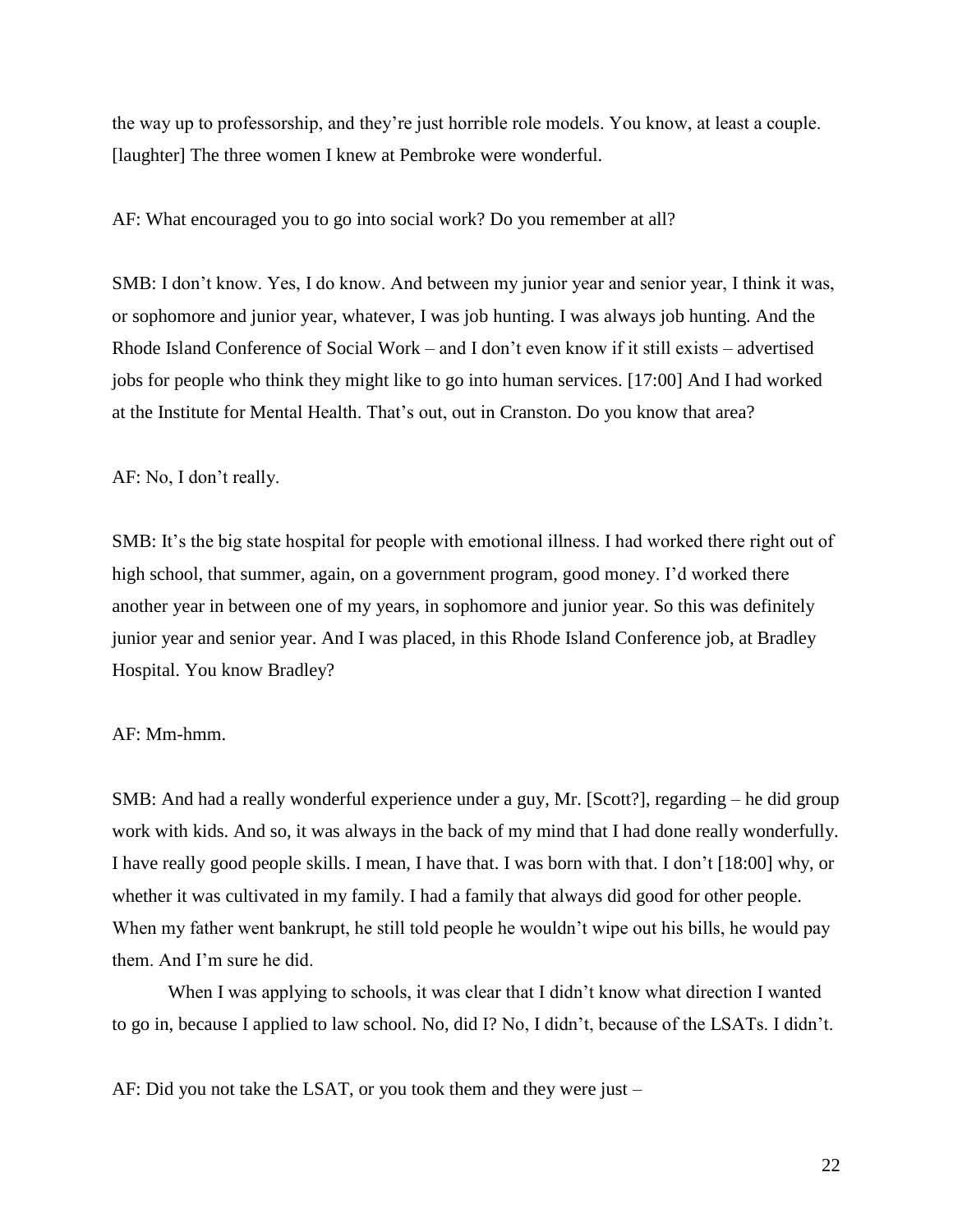SMB: I took them. They were horrible. They were horrible. I remember exactly – I remember I was walking [a hall?] with [Eddie Halbret?] to take them, and Eddie fed me a lot of chocolate. I always blame it on Eddie. But I'm not good at those kinds of tests, and so I scored something like low 400s or something. And that was humiliating, and I didn't want to go through that again. My SATs weren't good. And so, I applied for a couple of PhD programs. Harvard turned me down, but Brandeis gave me everything in [19:00] American civilization. Oh, my God, that was a very early program in American civ. The teachers were the writers of now your textbooks, probably, and my textbooks back then. It was a four-year program. They gave me money. They gave me money. Keep in mind that I was going to be married. They didn't know that, but if I had a spouse they would pay for him, some living expenses, a stipend.

But I said no to Brandeis, because by the time it came to acceptance, I was getting a lot of feedback, particularly from guys that I was at Brown with. I can remember one of them. Another one that has – he graduated high school with me, and he hasn't been back to reunion. And if I see [Elton?] at the  $25<sup>th</sup>$  reunion, I will say to him, "I want to step on your feet." He said to me, "What are you going to do? Well, what are you going to do? Are you going to accept?" I'd been accepted at Simmons and Columbia to get my master's in social work. [20:00] "Are you going to pursue this PhD stuff? Are you going to pursue law school?" Because Peter Magrath said, "I'm going to make a phone call, go to law school." And I said, "I don't know what to do. I don't know what to do." And Elton said to me, "We don't need any more lawyers. We need social workers." (inaudible) Elton is a lawyer, and so was just about every guy [laughter] I went to Pembroke with. He actually works in a human-service kind of lawyering in Massachusetts Department of Human Services.

But, you know, I kept getting that from everyone. It was the '60s, you know? And I was too early to do a lot of things that people were doing in the '60s, because I was busy getting a college degree. But that was definitely out there. That way, you know – nobody was talking about making big bucks. Nobody was talking about it, and [21:00] nobody was getting MBAs. It never occurred to me. You know, I hadn't gotten out of Rhode Island yet. Where did I think I was going to go pursue some great career? I definitely was going to get married. That was definitely of influence. When Peter Magrath found out that my husband-to-be was a law student,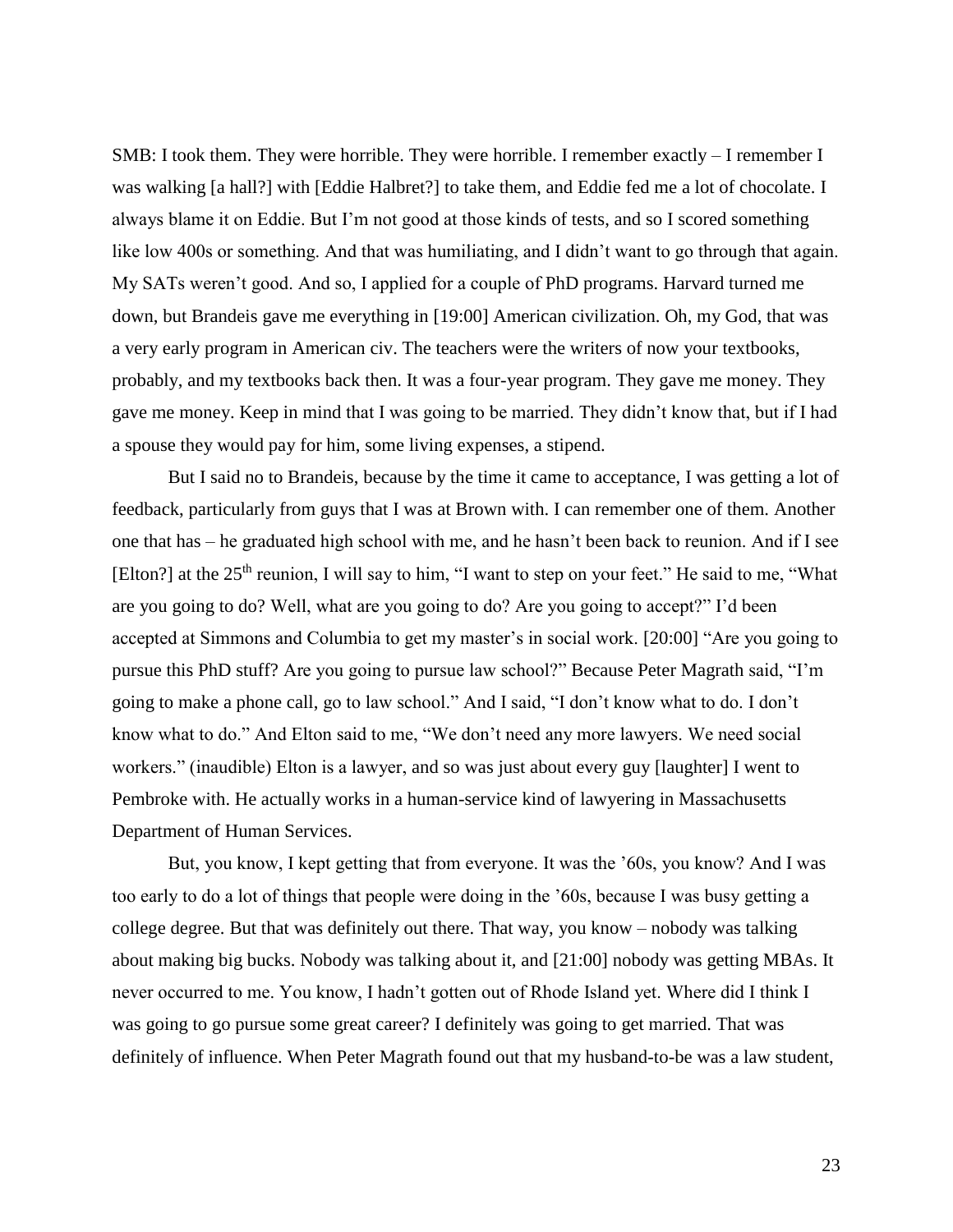he went crazy. "You're going to marry a law student?" He went crazy. He went crazy/ He thought that was bad news, bad news. But we're still married.

AF: Did your husband go to Brown?

SMB: No. I didn't know him there. We met my senior year, my senior year. He was actually making a career change. He did engineering at Brown, which is why, even though he was on campus, he knew nobody. I mean, he knew the five people that we keep seeing at his reunions, because engineering students, they didn't leave that part of the campus, [laughter] because all of their classes were there. [Stan?] had been an engineer for a while. He hated it. He was the class of '60. [22:00] And he got Westinghouse to pay for him to take some business-law courses, and he loved them. And he went back to BU to get his law degree. And my girlfriend Hillary again – who had stayed on at Brown to get her MAT; she was class of '63 – she said to me, Steve, her then – who she was engaged to, boyfriend Steve, now husband – she said there's this real interesting person, this guy that Steve grew up with, and he's going to room with Steve in Boston because he's going back to law school, having been an engineer. And she knew how much I was interested in the law. And so, I met Stan, and we dated my senior year. And so, we now have all this in common. We do reunions together.

AF: [laughs] That's funny. Was your family supportive of you going on to get your MSW, or –

SMB: My family couldn't do enough for me. Anything, anything. My mother never asked me to wash a dish. I realize now, [23:00] even though I fight with my kid. [laughs]

(break in audio)

AF: So your family was –

SMB: They would support anything, anything. If I said I wanted to go into the Peace Corps, they would have –well – [laughs] They would support anything.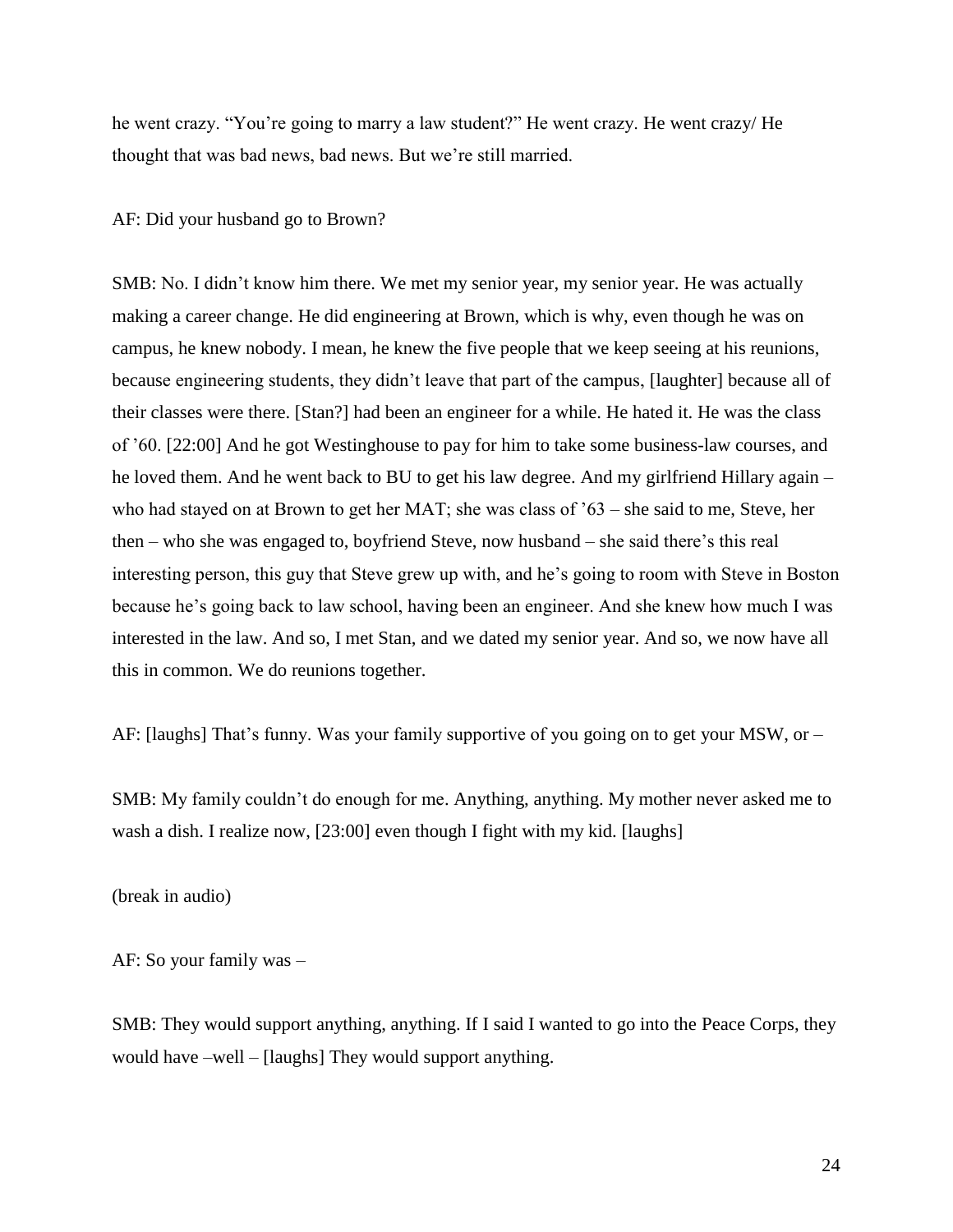AF: Yeah, okay. Did you go – as soon as you got your MSW then, did you go straight into work?

SMB: Straight into work. I was working probably the minute I got out. I think I took a week or two.

AF: What was your first job?

SMB: My first job was – the agency doesn't exist anymore as it was, but it was called the Providence Child Guidance Clinic. And it was up near Butler Hospital. A lot of agencies used to be on that big Butler Hospital campus. It was an outpatient agency where social workers tended to do evaluations with parents, psychologists tended to see kids, and we did sort of team family therapy.

AF: [24:00] Is that – and how much has your field changed, or your involvement in the field? Is your job now (overlapping dialogue; inaudible)?

SMB: Well, my job is in a school system, and I'm totally out of the clinical-medical model in the sense that my team is very different. I mean, there can be a doctor on the team, but most of the time there isn't. And my job – luckily, because I would have clawed my way out earlier. Maybe unluckily. I don't know. The job I have now and have had since 1979 has pretty much been of my own making. I got into the school system when the special ed. regs said you have to have one social worker per 2,500 students.

AF: You're in Cranston?

SMB: I'm in Cranston. So every single school system had to hire social workers, psychologists, speech and language therapists, to satisfy special ed. So here, you know, [25:00] social workers land in a school, and nobody knows what to do with them. I mean, they know what to do about special ed. evaluations. Those are pretty straightforward. And that's pretty much similar to what I was doing back in the '60s when I got out of school. And family histories, trying to determine what are the problem areas and what kind of help do we need to give the student and the family –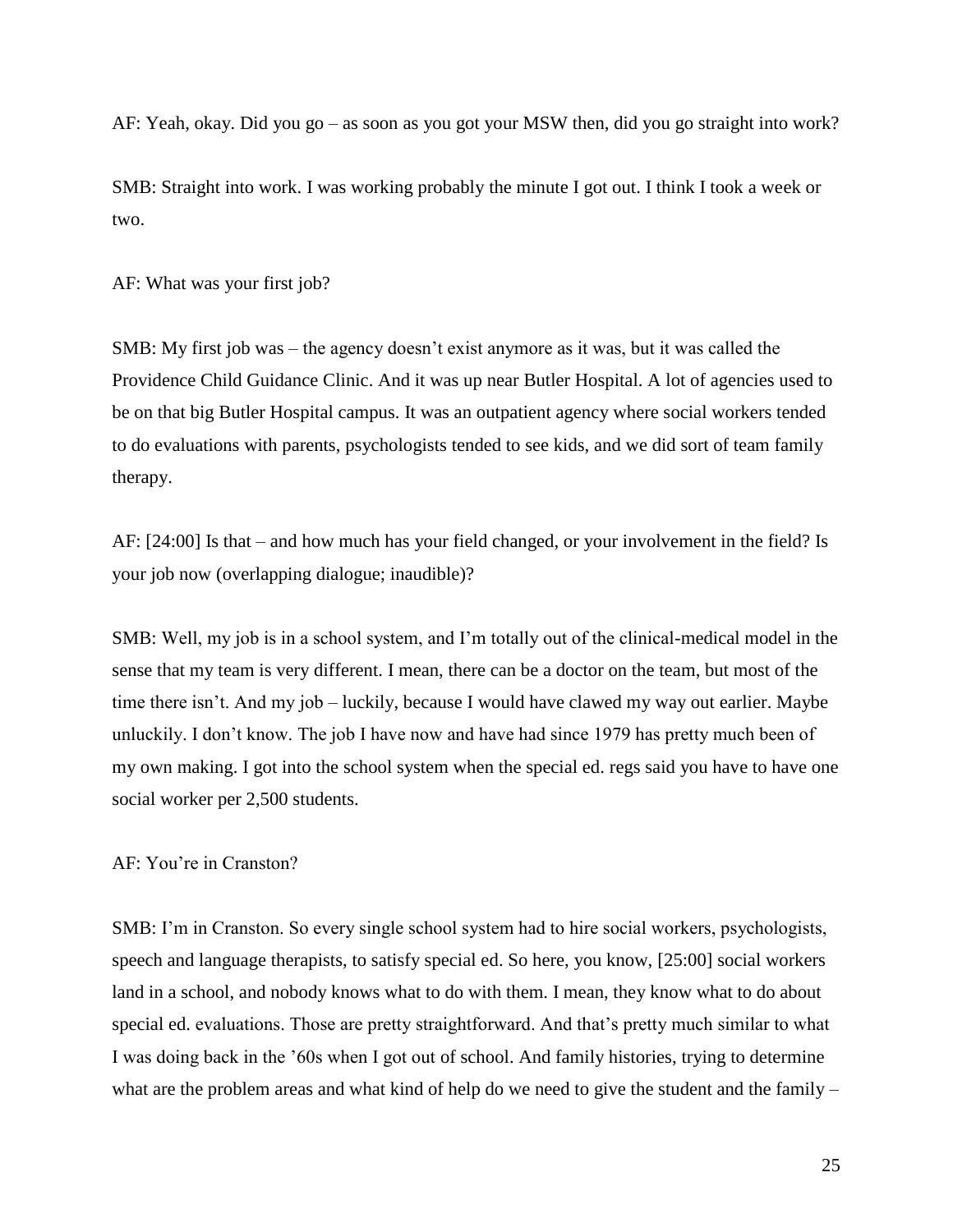the youngster and the family. But there's a lot of other things I do, and that's principally because of the director of guidance at the high school, which is one of the schools I cover – a Brown graduate, [Rick Harrison?].

They were wowed by social workers. I mean, all of them are women. All of them are well-educated. And they had just never met anyone like us. I mean, there wasn't anything we couldn't' do. [laughter] And I was running around fixing problems, and one of my problems with the job, in fact, is that I just do so much. And, you know, I mean, even my husband says to me, "You could be running General Motors." [26:00] [laughter] You know? But it's just called social worker. So that's part of the reason I need to claw my way out, because, you know, my profession has never been accepted. I'm sick of it all. I'm sick of, you know, proving to the world that we have really good skills.

AF: So what is it that you're going to be doing?

SMB: Well, there's a couple of things on my mind. One, sort of staying in the field, is I probably want to do supervision and administration, something that I never wanted to do for a lot of years, partly because I'd been raising a family the whole time and working part time. And I really feel that, to be a good administrator and supervisor, you have to give a lot of yourself, including time. And while I was always giving a lot of time in the field, I could say, "Look, my kids need me," you know, that kind of thing. But now I'm a little freed up from that. So I may stay in the field. It depends. [27:00] I'm talking to people about that.

But, I went back to graduate school this term, as a matter of fact, in January, to a program at UMass in dispute resolution. And dispute resolution is sort of an umbrella term. Under it is mediation, arbitration, and some other creative things like court-appointed judges. So, something like Judge Wapner. No, no. [laughter] I'm no Judge Wapner. But it's happening at a very interesting time. And so, maybe this was the right time to do it, but this isn't why I went into it. I went into it because I talked to people first, mostly men. In fact, people have asked me that: "Why do you want to do something that mostly men are doing?" But it turns out that, on the larger scale, mostly women are doing it. But in Rhode Island, men are doing it. I didn't know that [28:00] states were passing mandatory mediation everywhere. I mean, I'm just absolutely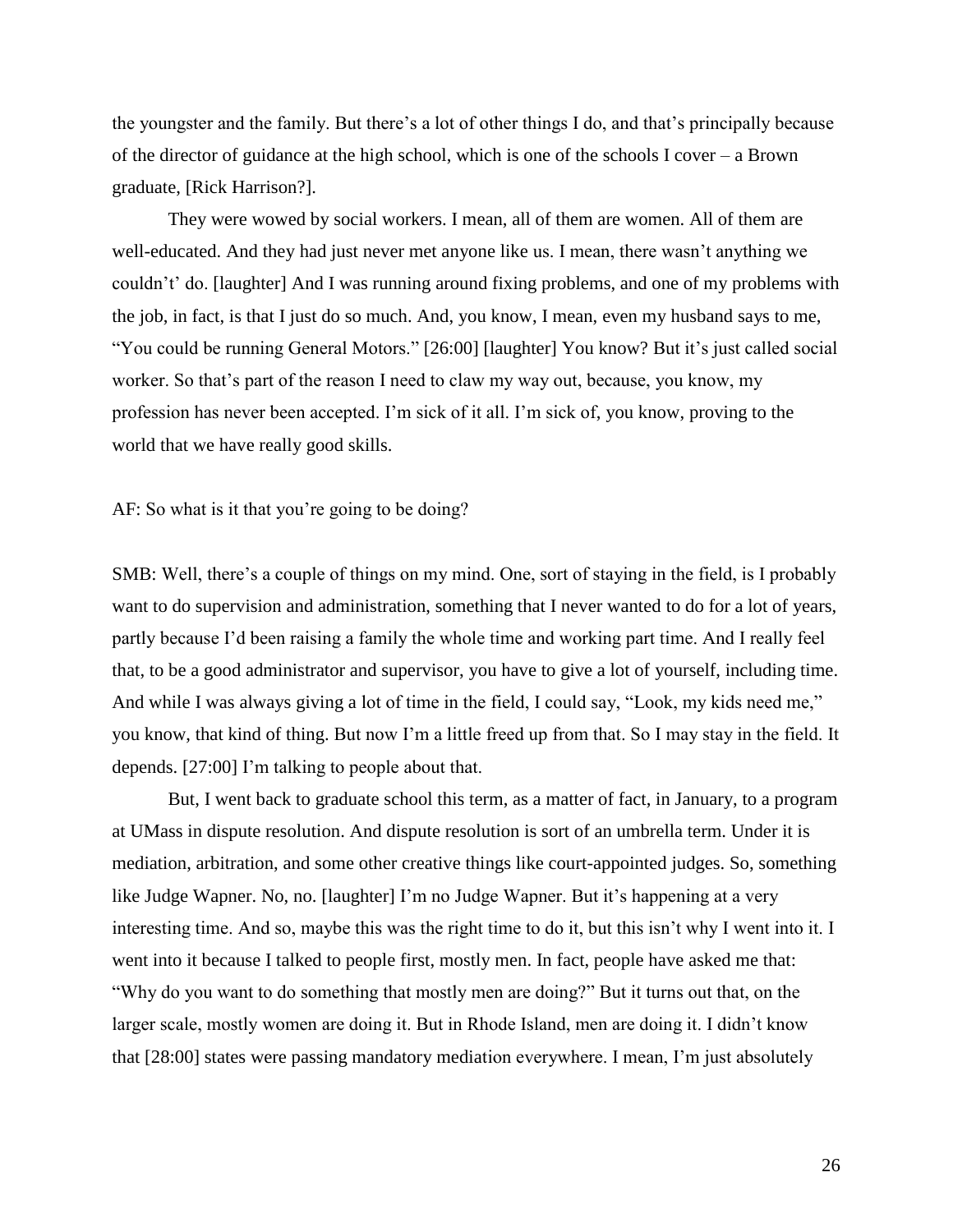amazed. This is a certificate program, and I'll be really ready. I'll do private practice or group practice real soon, and then maybe I'll totally get out of my field.

AF: So you'll be basically in the business world then, doing that?

SMB: Well, I suspect not, but I don't know yet. Interestingly enough, the teacher I have for mediation now – and that's only one course so far – his specialty in private practice is human services. So now I'm seeing the application of this process, which makes so much more sense than all of the psychiatric kinds of things I learned, to human services. And that excites me. However, I am going to take a course – an extra course – it's not in the program – this summer at URI Extension, with a lawyer here who's a mediator even though he's a lawyer. And his experience [29:00] is almost all in the business world, so I'm open to that. I don't know.

Because the other part of me just no more wants to deal, now, with the crap I would have dealt with when I got out of Pembroke. I just don't care about breaking down the doors to a man's world. I just want to do what's good for me. And so, I mean, it's clear to me that some things haven't changed at all. Men are very threatened by well-educated women. I mean, that is so clear to me. And it's clear to me because key men in the system where I work feel that way. And I didn't want to see it that way. I think maybe some of the same rose-colored glasses I was wearing when I was at Brown, that everything was really great for women. I mean, there were a lot of us, and they loved us, and all. For years, I've felt that there was a lot of hostility. It wasn't about me; it was about the bureaucracy. But I work with four wonderful women on the socialwork staff, and a couple of psychologists. [30:00] And over the last couple of years, I've been really doing some thinking and, in fact, bringing some issues into therapy of my own.

And men just hate us. They can't stand – Not all men. That's ridiculous. But many men climb up the ladder, such as men do in a school system, do not want to look right below them and see and hear bright, energetic women. They just don't. And aren't you excited [laughter] now that you're going out into the world? But, no, you know, there'll be so many more of you. I mean, there's hardly any of us still. There's hardly any of us. The only women in the workplaces where I have been – this is each and every place – the only women who have made it up to be a boss at whatever level of administration are either single women or difficult women – difficult to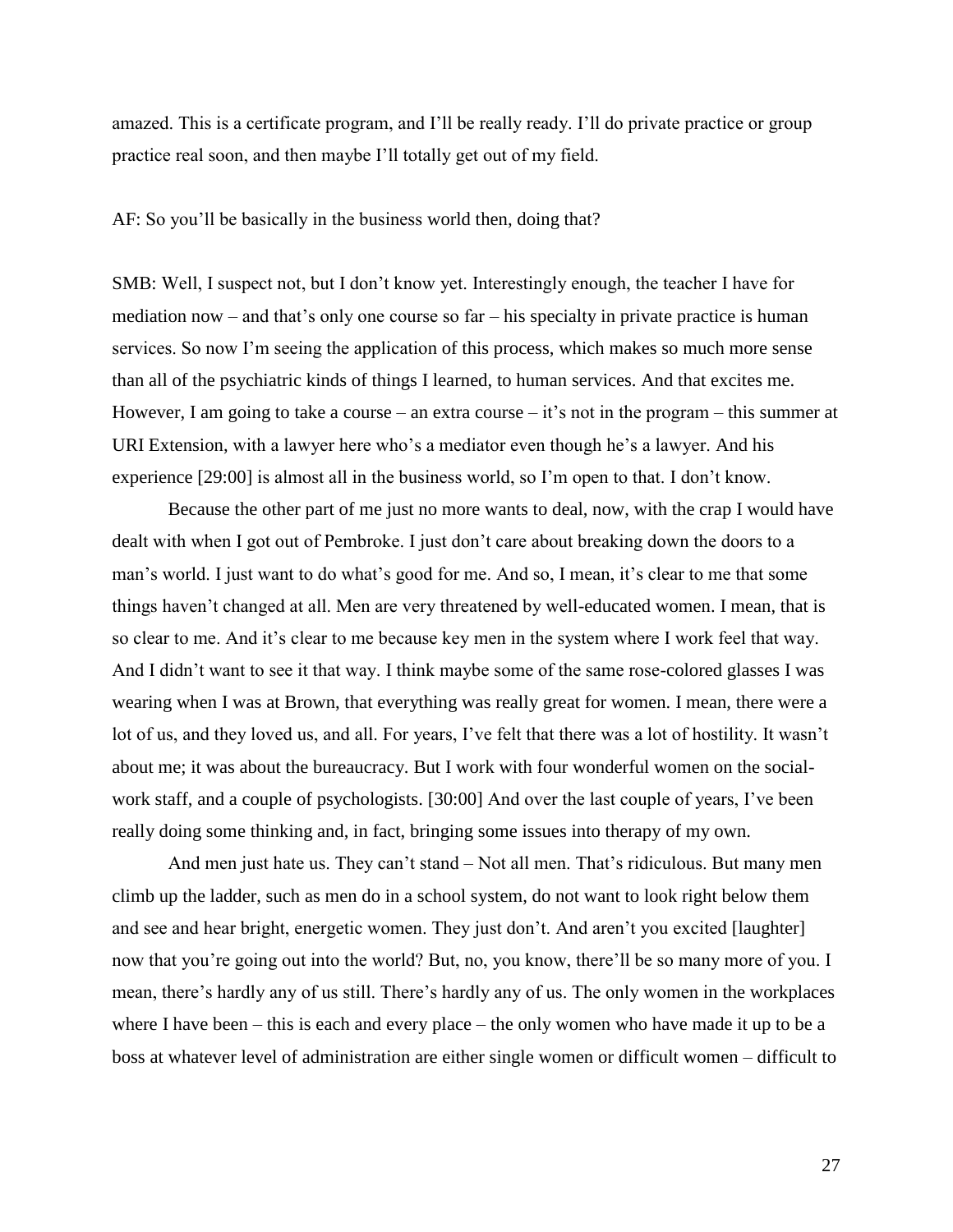me; obviously, not difficult to the boards who appointed them. [31:00] And that's really, really sad.

- End of Track 2 -

Track 3

AF: [01:00] – marriage and raising children really affected – It sounds like you were able to overcome a lot of those obstacles by going right into school. Do you think that it seriously affected your career?

SMB: Everything I did professionally was planned knowing that my children needed me a great deal of the time. My husband was in a traditionally structured male environment. I mean, not only did he go to work 9:00 to 11:00 if necessary, [laughter] or 7:00 to 8:00, he did a lot of community work, because that's what attorneys have to do, you know, or because that's what he wanted to do. And so, while he's totally liberated [laughs] – I love it, he really is. He is the most liberated guy I know. The fact is, in 1969 when we had our first child, you know, [01:00] he didn't go near her. [laughter] I mean, he finally did after a while, but it was in '72, when I had my son. When we had a second child, I put him in Stan's arms and I said, "This one's yours. I'm tired." [laughter] So a lot of his liberation was sort of theoretical until I helped him to help me.

It never would have occurred to me to do what was good for me professionally first. Because if I had done that, I would not be where I was. I mean, I think I wouldn't be where I was now. I mean, (overlapping dialogue; inaudible) –

AF: So how long had you been working before you had your daughter?

SMB: I worked two years, and a little over. I had her. I stayed home with her a few months – probably three to four months – and then went back one day and then two days. I was really, really lucky. I was working, by then, the second place. And an old friend – childhood friend – also, I think, [02:00] in my husband's high-school class – was the director of the Pawtucket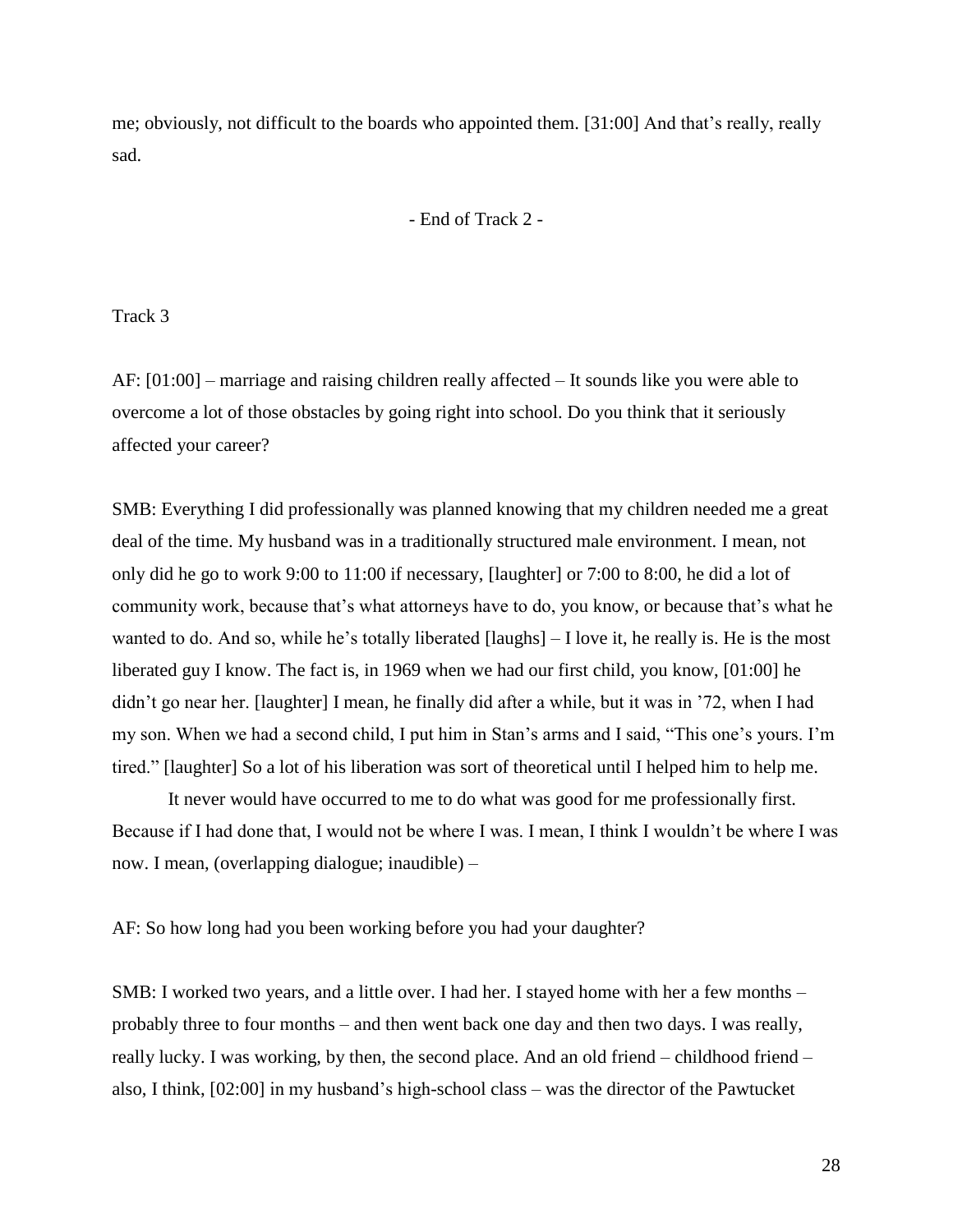mental-health clinic where I worked. And, you know, he felt fine about that, "raise your children, and I want you here one day, two days, whatever." And so, then I stopped and had my son a few years later. So the whole time I was raising them, I was working, at the most, two days. Sometimes doing other projects, sometimes temporary, another day here, another day there, a little private practice. Always that came first. I wouldn't know how else to do it.

AF: Okay. Have you done a lot of volunteer work?

SMB: Yeah, I've jotted down some things. I almost do none now. I can't even believe I said yes to the reunion stuff. [laughter] Actually, I said yes a lot. I guess I decided that the way to get through you're  $25<sup>th</sup>$  is to join [laughter] everybody and do it together. I did a couple of things [03:00] early, early on. I joined Hadassah, a women's organization. In that, I mean, just by the nature of what they do, there's a lot of voluntary work in it, raising money for Hadassah Hospital in Israel.

I didn't like what was going on in the Jewish Community Center regarding children's programs, so I spoke up and found myself on the board of the Jewish Community Center for a couple of years. Couldn't stand it. The guys on the board, the men on the board, God bless them, argued for hours on end whether it was cigar and cigarette smoking – both ought to be outlawed in board meetings or just cigar smoking. I mean, that wasn't  $-$  So, I took myself off of it two years later.

Not a lot of volunteer work, no. Actually, my husband did more.

AF: When you were at Brown, was there any emphasis on doing that?

SMB: Uh-uh.

AF: [04:00] No?

SMB: No, no.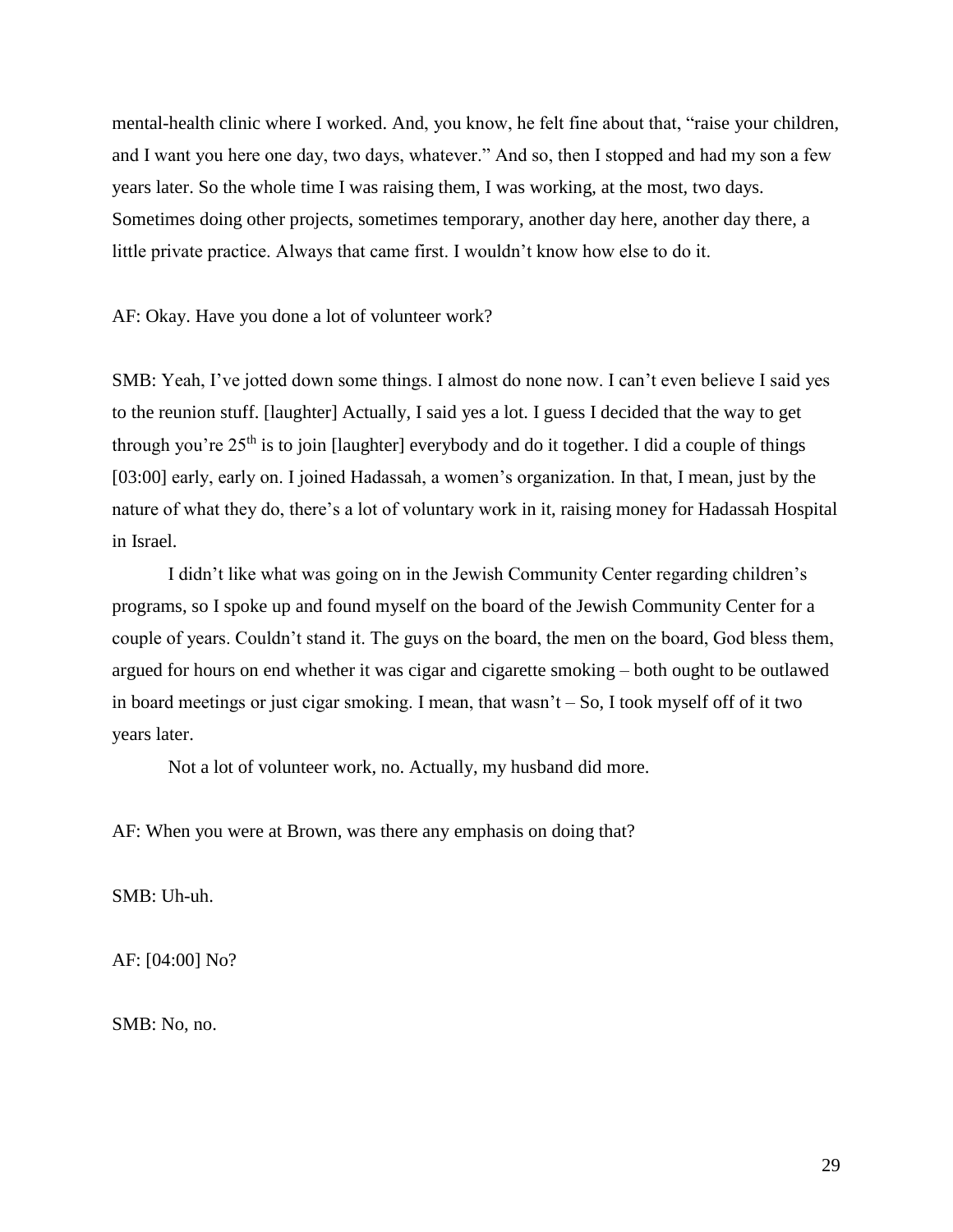AF: Okay. In terms of your – going back to your career, would you consider it to be peaking now, then, that you're redeveloping it? Or if you were going to speak of it in that way, now that your children are raised and that you're shifting gears?

SMB: I think, see, there's no ladder to go up in social work. That's not to say that some people don't, but that has not been an option for me in the agencies where I work. They are just now discussing having a coordinator supervisor of social work. You know, that's not the way school systems think. I mean, up until now that's not the way school systems think. So, basically, in terms of peaking, what that means to me is that I finally realized my own competence, [05:00] because there's no one to tell me that I have it or don't have it. And I think that, yeah, I would have to say that I not only realized it in the last year or so, but I asked myself, well, what else do I want to do with it? And that feels real good, because I know I will do something else with it. I mean, even if it's just to get out and go retire and eat bonbons by the sea or something. But I think I probably don't want to do this forever.

AF: Okay. And what are your feelings about Brown today, now that it is Brown and not Brown and Pembroke?

SMB: Well, having married a Brown man, and being surrounded by lots of Brown men in the school system where I work, it feels okay. It didn't feel ok when it was happening. I really hated the merger in terms of the name change and all of that. But [06:00] I didn't do anything about it, and I've never been involved up on campus with Pembroke activities.

AF: Do you think – were you against it because of what it would mean for you, or because you wanted to see Pembroke continue?

SMB: I wanted to see Pembroke continue. I think that there was a lot to be said for the sense of community, that you are a woman in the Pembroke community. Yeah, I guess when I think about it, I mean, I know that it's real good because the world is coed. And we were. We were classes together. But I can't imagine having gotten through those years without having my girlfriends on the Pembroke campus. I mean, mostly there weren't a lot of guys on the Pembroke campus. Oh,